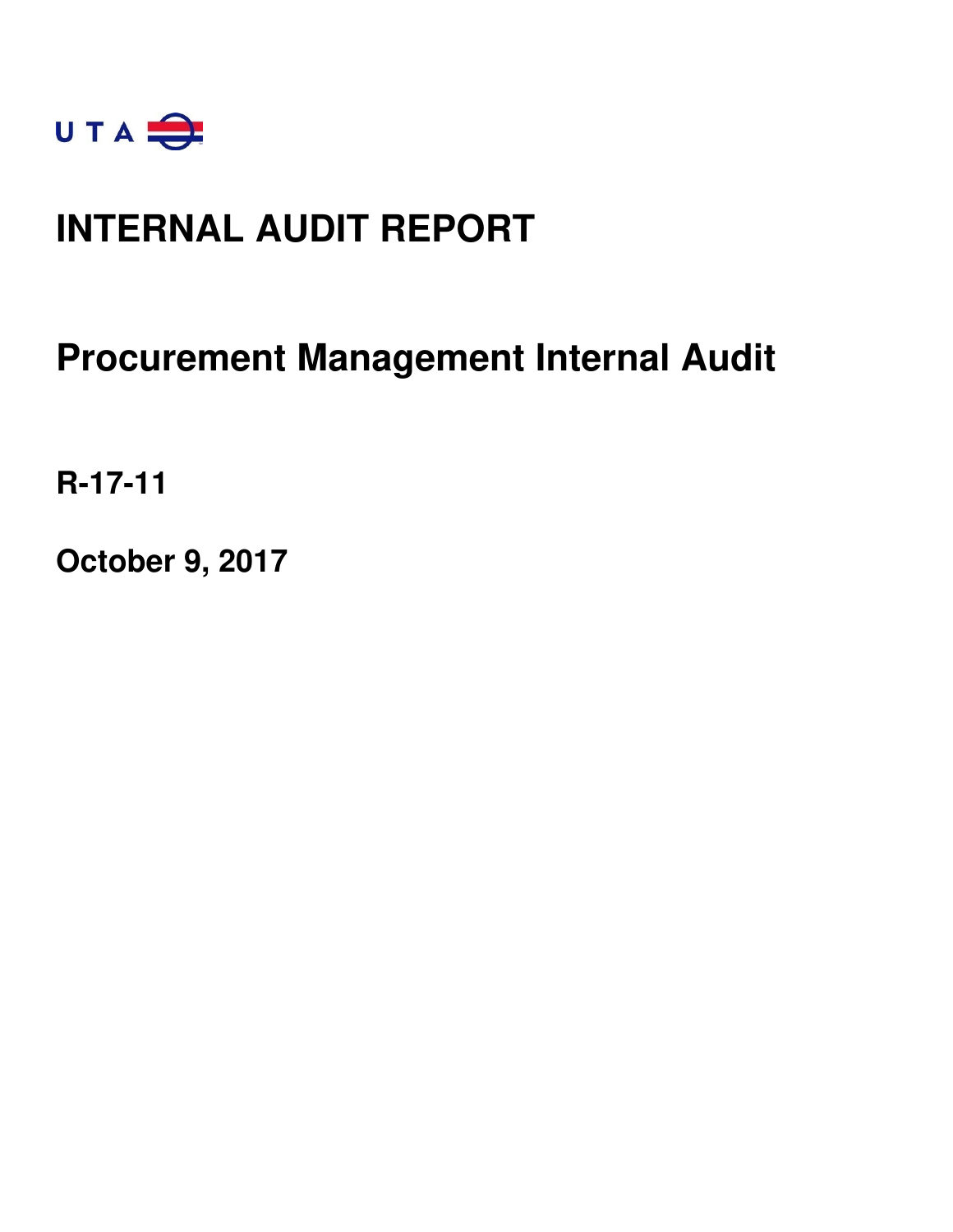## **Executive Summary**

### **Introduction**

Internal Audit (IA) has been directed by the Board to perform an internal audit on the Procurement Management to determine if controls are designed adequately and operating effectively to ensure compliance with Utah Transit Authority (UTA) policy and goals. The initial stage of the audit was concluded on October 31, 2016 and the audit report was finalized in September 2017.

### **Objectives and Scope**

The primary objective of the audit was to assess whether adequate controls are in place and have been operating effectively for the following areas:

- Bidding process
- Contract management
- Procurement process

The period of the preliminary audit work was from November 1, 2015, through May 31, 2016 with completion of the audit work focusing on the period of March 31, 2017 through July 31, 2017.

### **Audit Conclusion**

## **Audit Report Rating\***

The audit revealed that significant progress had been made in addressing initial audit findings, including an expansion of user access review and updates to standard operating procedures (SOPs) to clarify acceptable practices. Procurement also worked to enhance the system of monitoring and review to include monitoring of vendor performance, monitoring of purchase requisitions and purchase orders, and an independent review for inclusion of critical elements in the procurement process.

Additional opportunities exist to further update SOPs to both reflect current processes and clarify best practices for purchase requisitions including approvals where purchase orders exceed requisition amounts by certain thresholds, requisition requirements for blanket purchase orders, and negotiated price discounts. Management should also consider the creation of a corporate policy for Procurement to guide employees in complying with UTA's procurement standards and reserve the SOPs for processes.

While this report details the results of the audit based on limited sample testing, the responsibility for the maintenance of an effective system of internal control and the prevention and detection of irregularities and fraud rests with management.

\*Rating is defined in Appendix 2

Internal Audit would like to thank the management and staff for their co-operation and assistance during the audit.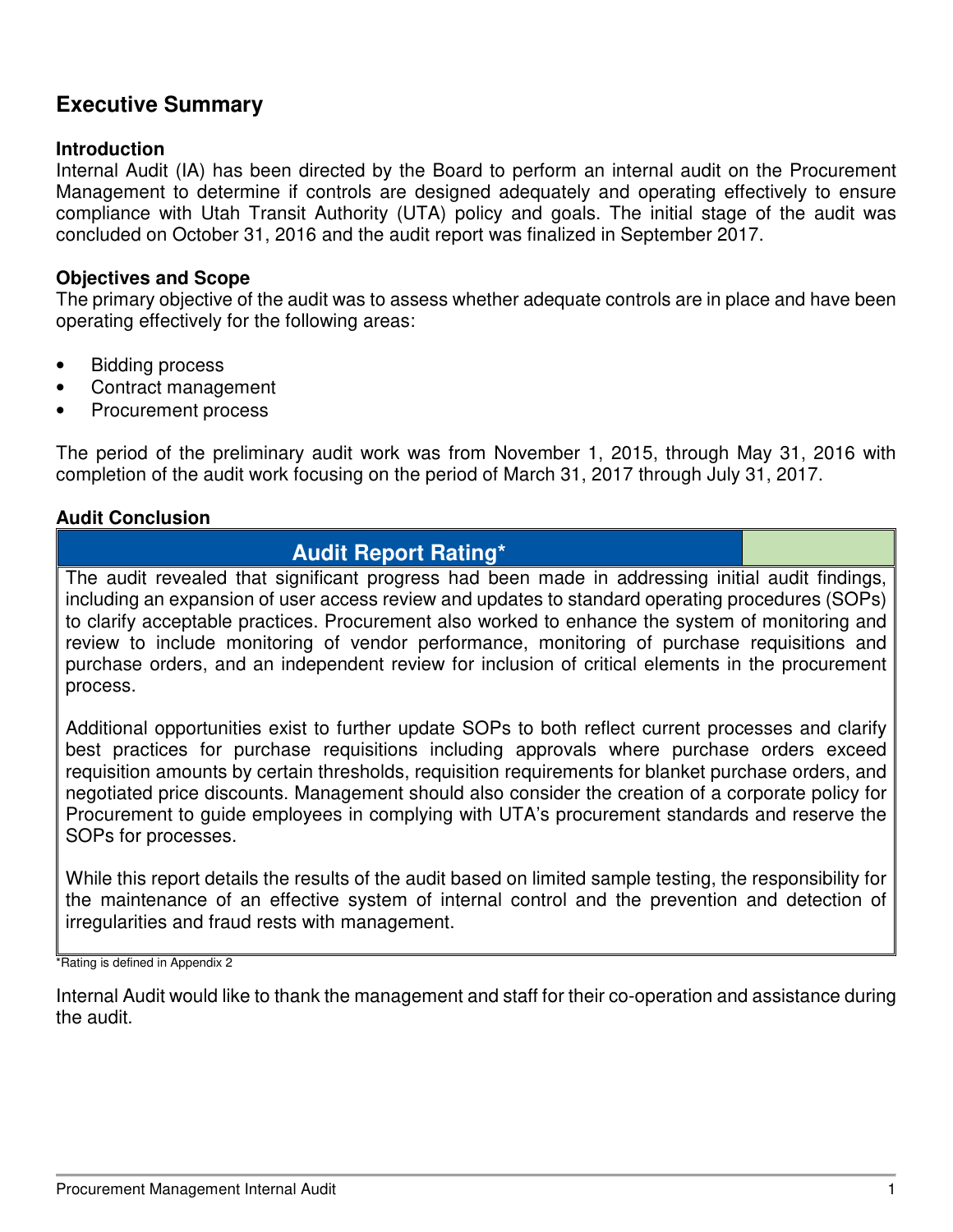# **Table of Contents**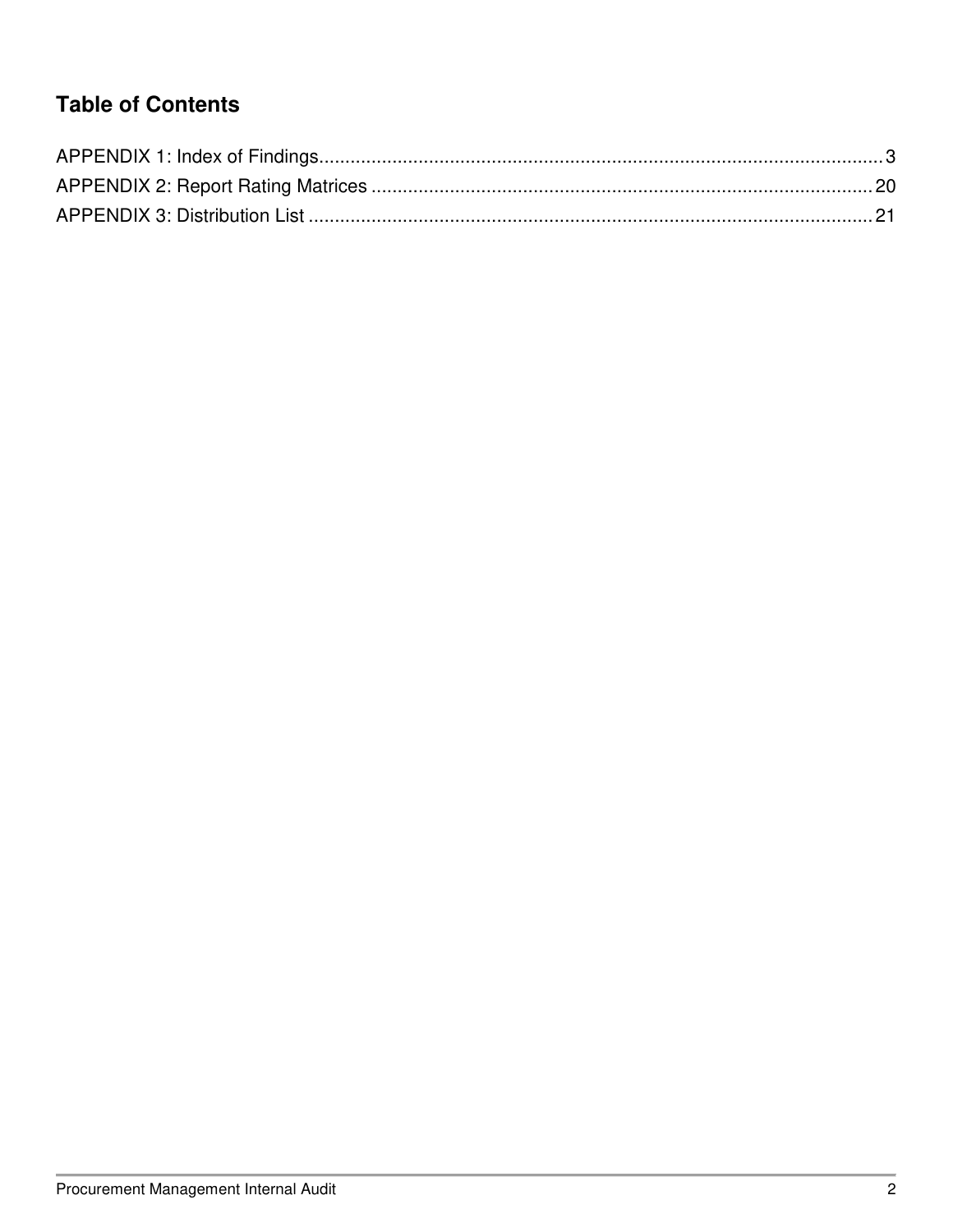|     | <b>Index of Findings</b>                                     | Page           |
|-----|--------------------------------------------------------------|----------------|
| 1.  | Access to procurement data                                   | 4              |
| 2.  | Super User access                                            | 5              |
| 3.  | Validity of orders placed                                    | 5              |
| 4.  | Purchase requisition creation                                | 6              |
| 5.  | Invoice approvals                                            | $\overline{7}$ |
| 6.  | Compliance with procurement practices                        | 8              |
| 7.  | Repairs                                                      | 9              |
| 8.  | Monitoring of overdue reports                                | 10             |
| 9.  | Compliance with business practices                           | 10             |
| 10. | Contract ownership, tracking, and reporting                  | 11             |
|     | 11. Documenting of contract procedures                       | 12             |
|     | 12. Review of solicitation document                          | 13             |
| 13. | Vendor performance tracking                                  | 14             |
| 14. | <b>Bid tracking</b>                                          | 15             |
|     | 15. Audit trail for procurement transactions                 | 15             |
|     | 16. Formalization of processes                               | 16             |
|     | 17. Business practices defined in SOP                        | 17             |
| 18. | Tolerance level                                              | 18             |
| 19. | Recurring expenditure review for Supply Chain value creation | 19             |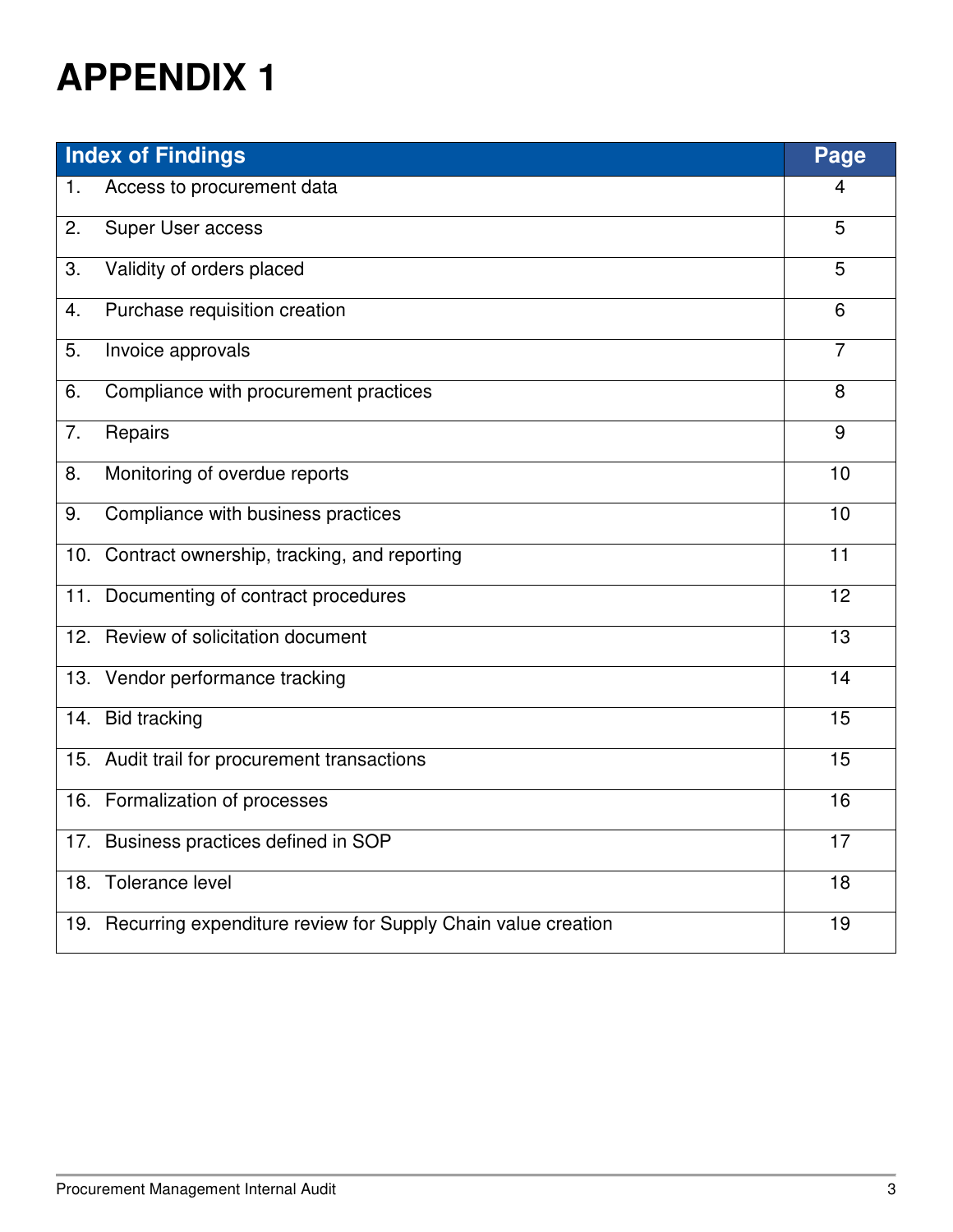## **1. Access to procurement data**

|                        | <b>Finding R-16-7-1</b>                                               |                                                                                                                                                                                                                                                                                                                                                                                                                                                                                                                                                                                                                             | High                          |
|------------------------|-----------------------------------------------------------------------|-----------------------------------------------------------------------------------------------------------------------------------------------------------------------------------------------------------------------------------------------------------------------------------------------------------------------------------------------------------------------------------------------------------------------------------------------------------------------------------------------------------------------------------------------------------------------------------------------------------------------------|-------------------------------|
| $\bullet$              | not be identified by the Super User.                                  | From an ERP access report generated by the Information Technology (IT) team, users have<br>been identified that have inappropriate access to Procurement data (e.g. employees from<br>Projects, Planning and Light Rail). These users have access to create, amend and delete<br>purchase orders (PO), which should be limited to buyers in the Procurement department.<br>The quarterly access report distributed to the Materials Supervisor (Super User for Procurement)<br>is limited to Supply Chain employees, increasing the risk that inappropriate access by users will                                            |                               |
|                        | Recommendation                                                        |                                                                                                                                                                                                                                                                                                                                                                                                                                                                                                                                                                                                                             |                               |
|                        | Super User prior to implementing the request.                         | The Procurement Super User should provide IT with a list of the critical access roles, which<br>should form the basis for IT to redirect ERP access requests for these roles to the Procurement<br>The quarterly ERP access report to the Procurement Super User should incorporate all users<br>that have access to Procurement data as opposed to only Procurement employees.                                                                                                                                                                                                                                             |                               |
|                        |                                                                       |                                                                                                                                                                                                                                                                                                                                                                                                                                                                                                                                                                                                                             |                               |
|                        |                                                                       |                                                                                                                                                                                                                                                                                                                                                                                                                                                                                                                                                                                                                             |                               |
|                        | <b>Management Agreement</b>                                           | Owner                                                                                                                                                                                                                                                                                                                                                                                                                                                                                                                                                                                                                       | <b>Target Completion Date</b> |
| $\bullet$<br>$\bullet$ | Yes<br>mitigating this risk in the future:<br>(Due October 14, 2016). | <b>Application Support Team Leader</b><br>In reviewing the finding, we (IT) find it to be valid, and have initiated the following steps aimed at<br>The ERP Developers have been tasked with providing "Super Users" a list of all roles in each<br>area, and having the users identify which fall in the "Critical" category. (Due September 30, 2016).<br>Based on the provided list, IT will then provide the Super Users each a list of employees in these<br>critical roles, regardless of department. Super Users must then identify any changes needed.<br>IT will make the recommended changes by October 18, 2016. | October 18, 2016              |
|                        |                                                                       |                                                                                                                                                                                                                                                                                                                                                                                                                                                                                                                                                                                                                             |                               |
|                        | <b>Final Status</b>                                                   | Employees with access to Procurement functions in ERP outside of the department have been                                                                                                                                                                                                                                                                                                                                                                                                                                                                                                                                   | <b>Implemented</b>            |

| Management Agreement | Dwner | <b>Target Completion Date</b> |
|----------------------|-------|-------------------------------|
| N/A                  | N/A   | N/A                           |
| N/A                  |       |                               |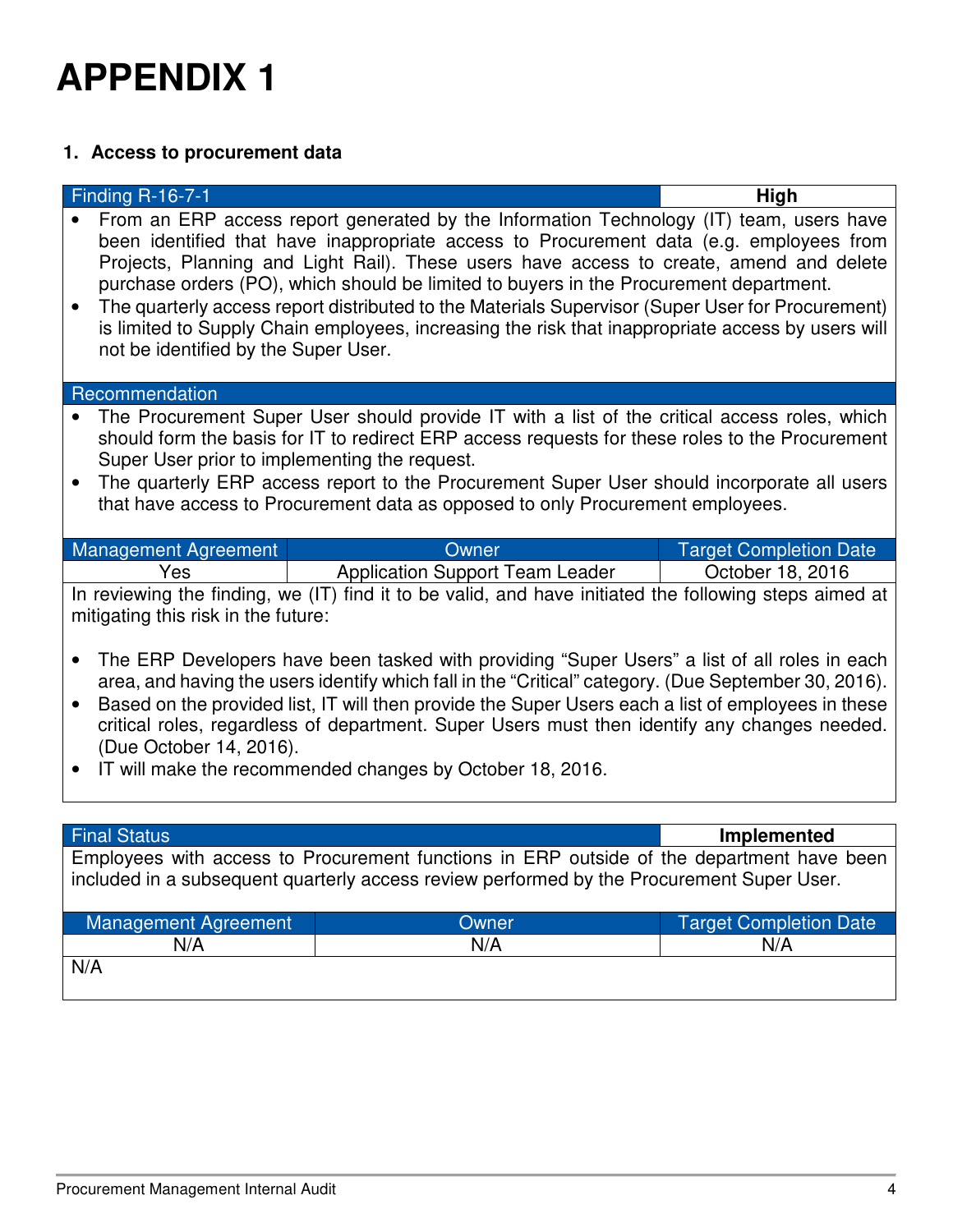## **2. Super User Access**

| Finding R-16-7-2                                                                                                                                                                                                  |                                                                                             | High                          |
|-------------------------------------------------------------------------------------------------------------------------------------------------------------------------------------------------------------------|---------------------------------------------------------------------------------------------|-------------------------------|
| A buyer in the Procurement department has Super User access due to his former responsibilities<br>but based on his current role, this access is no longer appropriate.                                            |                                                                                             |                               |
|                                                                                                                                                                                                                   |                                                                                             |                               |
| Recommendation                                                                                                                                                                                                    |                                                                                             |                               |
|                                                                                                                                                                                                                   | Considering the buyer's role and responsibilities, his Super User access should be removed. |                               |
| Management Agreement                                                                                                                                                                                              | Owner                                                                                       | <b>Target Completion Date</b> |
| Yes                                                                                                                                                                                                               | Senior Supply Chain Manager                                                                 | <b>January 13, 2017</b>       |
| This employee is a Purchasing Technology Specialist and therefore requires different ERP access<br>than other buyers. The ability to provide specific system access is an issue with a limited number of          |                                                                                             |                               |
| "user access" options within ERP. IT has been notified of the issue and we will work with IT to create<br>"read-only" or other access options for areas that may require it for specific employees. By the target |                                                                                             |                               |
| completion date the buyer's access will be reduced to only those items required for his "Technology                                                                                                               |                                                                                             |                               |
| Specialist" role.                                                                                                                                                                                                 |                                                                                             |                               |
|                                                                                                                                                                                                                   |                                                                                             |                               |
| <b>Final Status</b>                                                                                                                                                                                               |                                                                                             | <b>Implemented</b>            |

The Purchasing Technology Specialist's ERP role was reduced from a Super User role to a Buyer role with some limited additional abilities that do not conflict with his job responsibilities.

| Management Agreement | Owner | Target Completion Date |
|----------------------|-------|------------------------|
| N/A                  | N/A   | N/A                    |
| N/A                  |       |                        |
|                      |       |                        |

## **3. Validity of orders placed**

| Finding $R-16-7-3$                                                                                                                                                                                                                                                                                                                                                                  | High |
|-------------------------------------------------------------------------------------------------------------------------------------------------------------------------------------------------------------------------------------------------------------------------------------------------------------------------------------------------------------------------------------|------|
| The procurement process requires that a purchase requisition (PR) is created and approved and                                                                                                                                                                                                                                                                                       |      |
| then a PO created in ERP that is sent to the appropriate vendor. Once the order is delivered by the<br>vendor and the invoice is received by Accounts Payable (AP), the AP team matches the information<br>on the PO, packing slip and invoice with each other to assess the validity and accuracy of the invoice<br>before AP proceeds with processing and payment of the invoice. |      |

Considering that buyers can create a PO without an approved PR, the risk exists that unauthorized invoices may be processed and paid as AP does not match to the PR but rather to the PO.

### **Recommendation**

Procurement management should review a monthly report on POs created without PRs to assess the validity of those POs created and sent to vendors.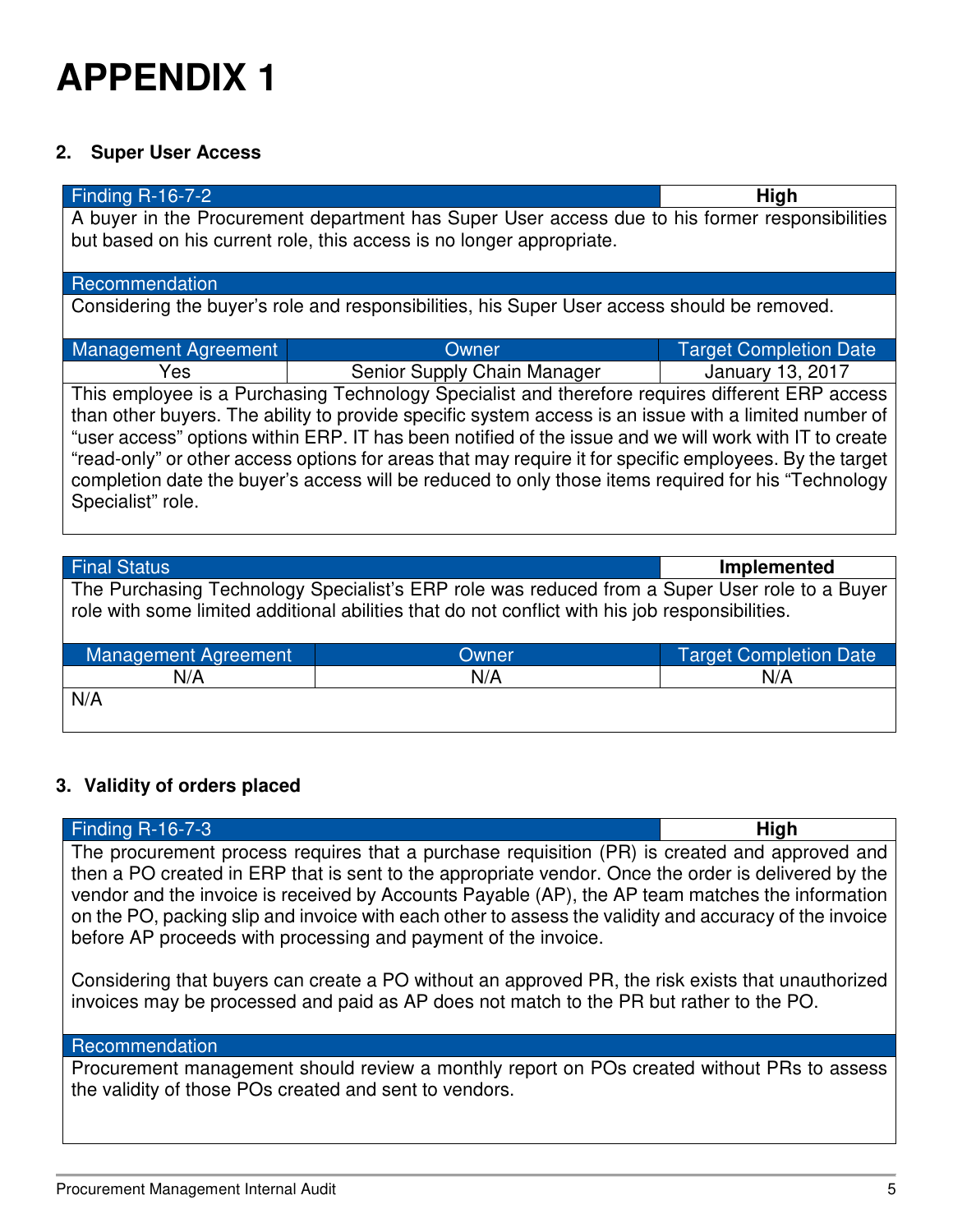| Management Agreement                                                          | Owner                                                                                                 | <b>Target Completion Date</b> |
|-------------------------------------------------------------------------------|-------------------------------------------------------------------------------------------------------|-------------------------------|
| Yes                                                                           | Senior Supply Chain Manager                                                                           | January 13,2017               |
|                                                                               | By the target date we will create a report to identify POs with no associated PR. This report will be |                               |
| reviewed monthly by the Procurement Manager to the assess validity of the PO. |                                                                                                       |                               |

Final Status **Implemented**

A monthly report of "POs Not Linked with a Requisition" is generated by the Senior Supply Chain Manager. POs without requisitions are highlighted and buyers are given until the end of the week to enter all requisitions, which will then be approved by the appropriate manager. Follow up notices are also sent to ensure that all items are addressed.

| Management Agreement | Owner | <b>Target Completion Date</b> |
|----------------------|-------|-------------------------------|
| N/A                  | N/A   | N/A                           |
| N/A                  |       |                               |
|                      |       |                               |

## **4. Purchase requisition creation**

| <b>Finding R-16-7-4</b>                                                                                 |                                                                                                  | <b>High</b>                   |
|---------------------------------------------------------------------------------------------------------|--------------------------------------------------------------------------------------------------|-------------------------------|
|                                                                                                         | Based on a sample of transactions tested, it was noted that a PR is not created when Procurement |                               |
| identifies a need.                                                                                      |                                                                                                  |                               |
|                                                                                                         |                                                                                                  |                               |
| Recommendation                                                                                          |                                                                                                  |                               |
|                                                                                                         | A PR should always be created to align with the SOP, and also it would support a more consistent |                               |
|                                                                                                         | process, resulting in less exceptions identified for management review.                          |                               |
|                                                                                                         |                                                                                                  |                               |
| <b>Management Agreement</b>                                                                             | Owner                                                                                            | <b>Target Completion Date</b> |
| Yes                                                                                                     | Senior Supply Chain Manager                                                                      | January 13, 2017              |
| Immediately and going forward the contract buyer will submit a requisition to be approved through       |                                                                                                  |                               |
| the normal systematic process according to approval levels prior to creating a solicitation for blanket |                                                                                                  |                               |
| PO type items/services. This process will be clarified in the new revision SOP to be released by the    |                                                                                                  |                               |
| target completion date.                                                                                 |                                                                                                  |                               |
|                                                                                                         |                                                                                                  |                               |

### Final Status **Medium**

Supply Chain Management determined that the Blanket Purchase Orders (BPOs) in this finding were effectively negotiated discounts and not a commitment to purchase. Procurement stated that they would therefore be exempt from requiring a requisition. Over time, as these agreements expire and are updated they will be assigned a new order type in the ERP, called "Negotiated Price Discount" (NPD).

IA reviewed SOP No. 1.2.5, "Procurement Procedures for UTA Employees with the Job Title of "Buyer" as well as Corporate Standard Operating Procedures, No. 1.2.2, "Procurement Standard Operating Procedures" and did not find a reference to NPD within either SOPs.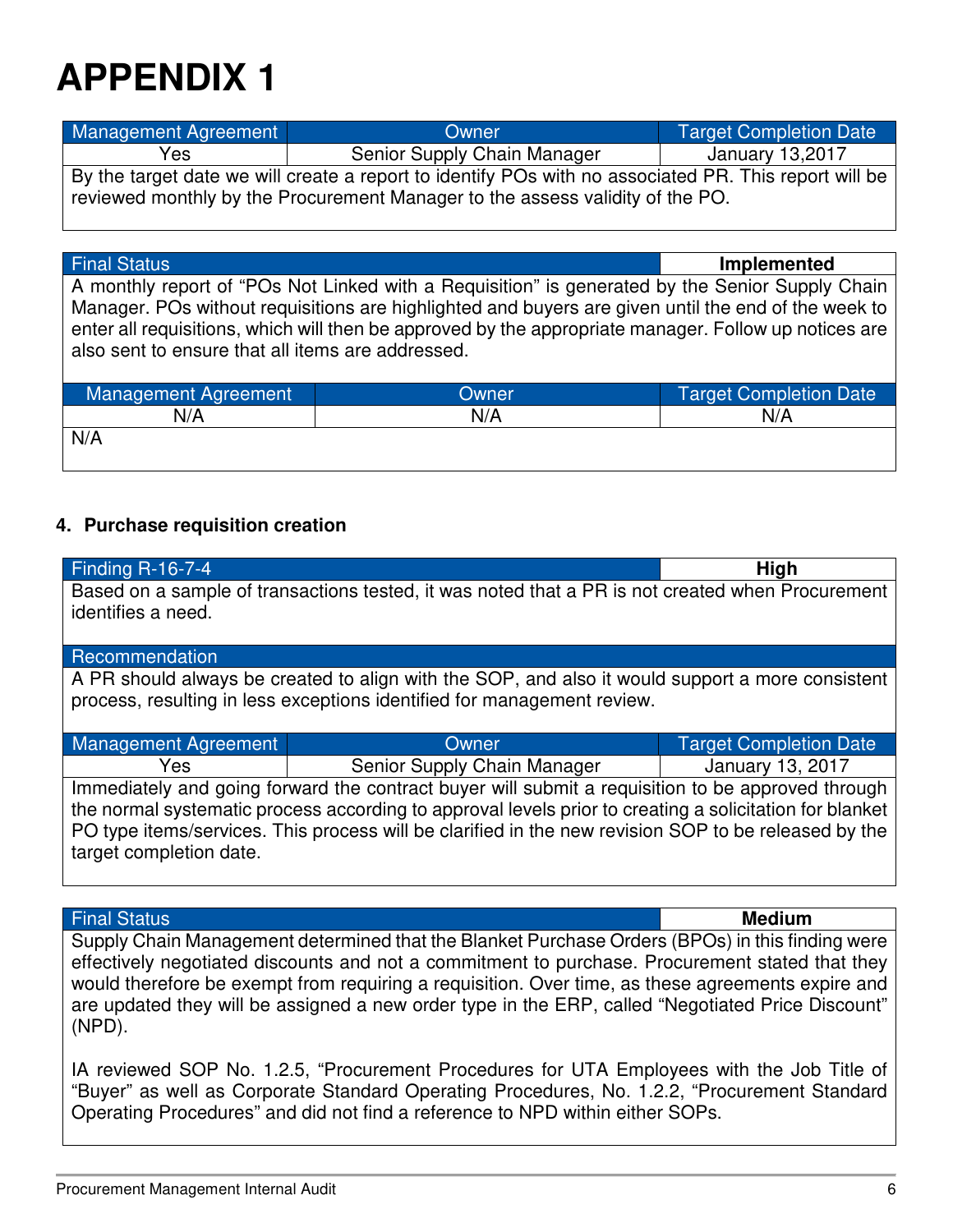In practice, the agreement with a vendor that is regarded as an NPD would not require a PR. However, any resulting procurements through the Procurement Department should have an approved PR prior to the order placed. From a sample of 23 items, 9 invoices were identified that had no purchase requisition on file, which were identified as NPD transactions. This means that these 9 invoices were not in compliance with the SOP nor with the business practice.

For 1 (out of 23) items reviewed the invoice price was different than the agreed upon price, as per the contract.

| Management Agreement | Owner                       | Target Completion Date |
|----------------------|-----------------------------|------------------------|
| Yes                  | Senior Supply Chain Manager | April 15, 2018         |

The 9 purchases cited are Micro purchases (currently under \$3,500) which do not require a Purchase Requisition. Micro purchases may be purchased by the end-user directly from the supplier and paid for via P-card or invoice. The responsibility to ensure pricing on the invoice matches the NPD price resides with the invoice approving manager. Per accounting policy the budget manager signature is required on the invoice as an approval to pay. NPD prices are posted on the intranet by purchasing for requisitioner/manager viewing.

By the target date Purchasing will add reference for Negotiated Price Discounts to the SOP where applicable.

## **5. Invoice approvals**

| Finding R-16-7-5                                                                                                                                                                                                                                                                                                   |                                                                                                                                                                                               | High                          |
|--------------------------------------------------------------------------------------------------------------------------------------------------------------------------------------------------------------------------------------------------------------------------------------------------------------------|-----------------------------------------------------------------------------------------------------------------------------------------------------------------------------------------------|-------------------------------|
|                                                                                                                                                                                                                                                                                                                    | From a sample of 25 transactions tested, the following was noted:                                                                                                                             |                               |
| end-user.                                                                                                                                                                                                                                                                                                          | A vendor's invoices (Veolia Es Technical Solutions) are paid subsequent to review by<br>Procurement of the price noted on the invoice but approval of quantity is not obtained from the       |                               |
| approval from the originator of the transaction.                                                                                                                                                                                                                                                                   | One invoice was identified where the invoice notes the buyer's signature as he obtained verbal                                                                                                |                               |
|                                                                                                                                                                                                                                                                                                                    | Fastenal invoices for the vending machines are not approved by the end-users as the invoices<br>are sent to Accounts Payable directly. The value of these invoices can be-\$16,000 per month. |                               |
| Recommendation                                                                                                                                                                                                                                                                                                     |                                                                                                                                                                                               |                               |
| Accounts Payable should obtain approval for the invoice from the end-user prior to processing of<br>these invoices.                                                                                                                                                                                                |                                                                                                                                                                                               |                               |
| The Procurement SOP should incorporate the roles and responsibilities of Procurement,<br>Accounts Payable and the end-user with regards to the approval and processing of invoices to<br>prevent misunderstandings.                                                                                                |                                                                                                                                                                                               |                               |
| Management Agreement                                                                                                                                                                                                                                                                                               | Owner                                                                                                                                                                                         | <b>Target Completion Date</b> |
| Yes                                                                                                                                                                                                                                                                                                                | Senior Supply Chain Manager                                                                                                                                                                   | <b>January 13, 2017</b>       |
| It is the policy of AP to always receive signature approval from the end user on an invoice indicating<br>receipt of the item/service. Immediately and going forward AP will be reminded of this procedure<br>and buyers will be told not to approve invoice receipt quantities. If necessary buyers will obtain a |                                                                                                                                                                                               |                               |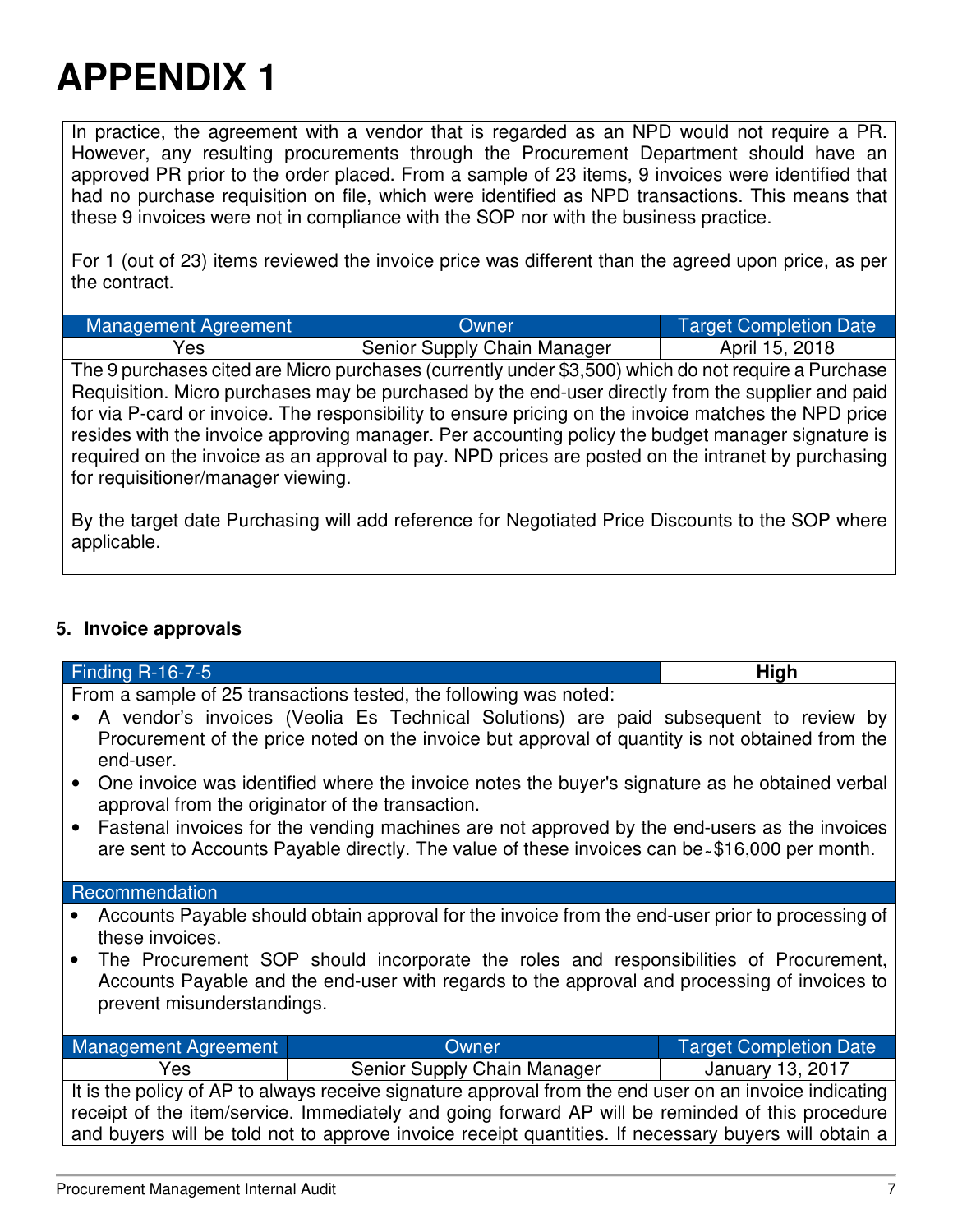written email from the end user for proof of delivery. This will be added to the new revision buyer's SOP and released by the target date.

### Final Status **Low**

IA inspected Corporate Standard Operating Procedures, No. 1.2.2, "Procurement Standard Operating Procedures" and noted the following in SOP Section 14.3, "Contract invoices shall be reviewed and approved by both the Project Manager (or designated end user of the applicable Good or Service) and the Procurement Representative prior to submission for payment. The Project Manager… shall be responsible for verifying receipt and acceptance of the applicable Goods or Services."

Out of 23 invoices examined, IA found 1 invoice that did not have end user approval of the goods or services received.

| Management Agreement                                                                               | Owner       | <b>Target Completion Date</b> |
|----------------------------------------------------------------------------------------------------|-------------|-------------------------------|
| Yes                                                                                                | Comptroller | October 2, 2017               |
| Spoke with Accounts Payable Clerks the last week of September about the practice of verifying      |             |                               |
| approval and clarified on invoices that are associated with a Purchase Order need to show 2        |             |                               |
| approvals (Buyer approval of price per contract, and the departments approval commodity received). |             |                               |
| On invoices not associated with Purchase Order only the department approval is needed.             |             |                               |

## **6. Compliance with procurement practices**

| Finding $R-16-7-6$                                                                                                                                                                                                                                                                                                            |                                                                                                 | High                          |
|-------------------------------------------------------------------------------------------------------------------------------------------------------------------------------------------------------------------------------------------------------------------------------------------------------------------------------|-------------------------------------------------------------------------------------------------|-------------------------------|
| From a sample of 25 transactions tested, the following issues of non-compliance with Procurement<br>practices have been identified                                                                                                                                                                                            |                                                                                                 |                               |
| Three POs, valued at less than \$3,000, were identified where the buyer did not use a timely<br>previous price (1 PO) or did not obtain 2 quotes (2 POs).                                                                                                                                                                     |                                                                                                 |                               |
| of requesting 2 quotes.                                                                                                                                                                                                                                                                                                       | Two POs exceeding \$3,000 were identified where the buyer bought at the last price paid instead |                               |
| • One PO was identified where the buyer could only procure from one vendor but a sole supplier<br>motivation was not completed and approved.                                                                                                                                                                                  |                                                                                                 |                               |
| Recommendation                                                                                                                                                                                                                                                                                                                |                                                                                                 |                               |
| The Procurement practices should be documented in the SOP and where necessary, the relevant<br>Procurement employees should be trained on the policies and procedures.                                                                                                                                                        |                                                                                                 |                               |
| Management Agreement                                                                                                                                                                                                                                                                                                          | Owner                                                                                           | <b>Target Completion Date</b> |
| Yes                                                                                                                                                                                                                                                                                                                           | Senior Supply Chain Manager [159]                                                               | <b>January 13, 2017</b>       |
| Purchases of items under \$3,000 are considered "micro" purchases and do not require multiple<br>quotes. Purchases of items over \$3,000 must have multiple quotes, or a sole source approval.<br>By the target completion date a "quote valid" timeframe will be identified and outlined in the new<br>revision buyer's SOP. |                                                                                                 |                               |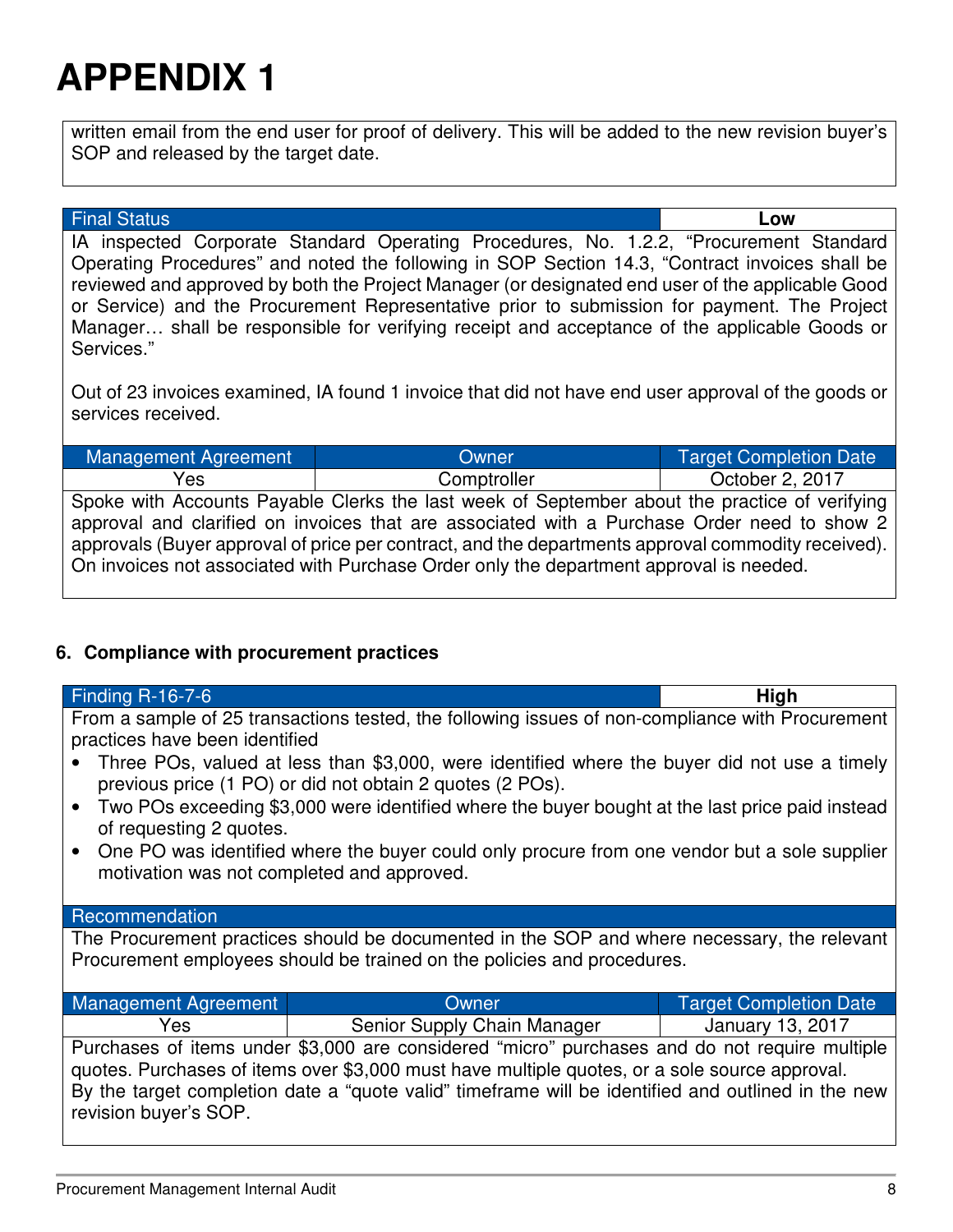| <b>Final Status</b>                                                                                                                                                                                                   |                                                                                                    | <b>Implemented</b>            |
|-----------------------------------------------------------------------------------------------------------------------------------------------------------------------------------------------------------------------|----------------------------------------------------------------------------------------------------|-------------------------------|
| Standard Operating Procedure No. 1.2.5, "Procurement Procedures for UTA Employees with the                                                                                                                            |                                                                                                    |                               |
|                                                                                                                                                                                                                       | Job Title of 'Buyer' was updated to include the following in Section 2, Small Purchases - Informal |                               |
| Competition, subsection .e, "A previous quote for the applicable item may be considered in an<br>informal competitive process provided that such quote was obtained no more than 180 days prior to<br>consideration." |                                                                                                    |                               |
| Management Agreement                                                                                                                                                                                                  | Owner                                                                                              | <b>Target Completion Date</b> |
| N/A                                                                                                                                                                                                                   | N/A                                                                                                | N/A                           |
| N/A                                                                                                                                                                                                                   |                                                                                                    |                               |
|                                                                                                                                                                                                                       |                                                                                                    |                               |

## **7. Repairs**

| <b>Finding R-16-7-7</b>                                                                                                                                                                   | High |
|-------------------------------------------------------------------------------------------------------------------------------------------------------------------------------------------|------|
| From a sample of 25, one PO was identified where the buyer only obtained one quote instead of<br>two. However, this approach was regarded as acceptable as an additional quote would have |      |
| required shipping fees and potentially additional cost as the vendor that quoted would have had to                                                                                        |      |
| reassemble the item and ship to a second vendor for a quote.                                                                                                                              |      |

### Recommendation

Procurement management should assess what an acceptable process is for the repair of items and include the process in the SOP.

| Management Agreement                                                                                                                                                                                                             | Owner                       | <b>Target Completion Date</b> |
|----------------------------------------------------------------------------------------------------------------------------------------------------------------------------------------------------------------------------------|-----------------------------|-------------------------------|
| Yes                                                                                                                                                                                                                              | Senior Supply Chain Manager | January 13, 2017              |
| It is cost-prohibitive and inefficient for parts or items that must be torn-down in order to evaluate the<br>المائونين وموطنين ووزورور المتحاوراوريو الحاربو المتعرب واستلابيس بخلالهم والمحالم والمواوي والمتحارب والمواسوسون ا |                             |                               |

remanufacturing cost to send the item to multiple suppliers to evaluate. However, where possible we send similar parts to various suppliers to create competition, evaluate quality of work and compare average pricing to repair the items. By the target completion date this best practice will be clarified and added to the new revision buyer's SOP.

Final Status **Implemented**

Standard Operating Procedure No. 1.2.5, "Procurement Procedures for UTA Employees with the Job Title of " Buyer" was updated to include the following in Section 4. "Buyers should employee strategies to maximize competition... For example, where an item must be disassembled and inspected to determine a scope and obtain a quote for repairs, Buyers should consider whether: (i) it is more cost effective to separate the disassembly/ inspection and repair scopes into multiple contracts; and (ii) if hourly rates and/or unit prices could be used to competitively aware the repair scope under one solicitation."

| Management Agreement | Owner | <b>Target Completion Date</b> |
|----------------------|-------|-------------------------------|
| N/A                  | N/A   | N/A                           |
| N/A                  |       |                               |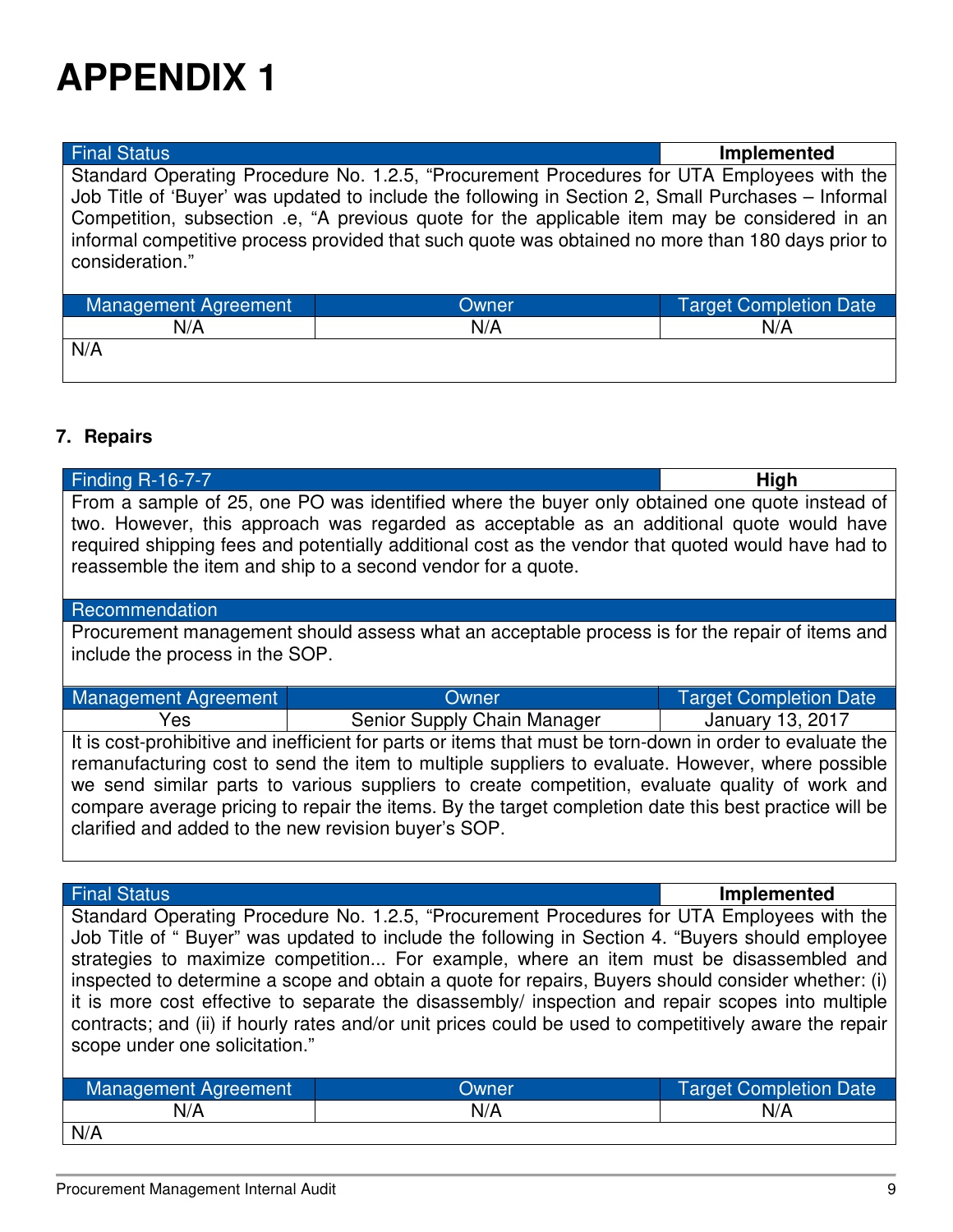## **8. Monitoring of overdue reports**

| Finding R-16-7-8                                                                                                                                                                                                                                   |                                                                                                                                                            | High                          |
|----------------------------------------------------------------------------------------------------------------------------------------------------------------------------------------------------------------------------------------------------|------------------------------------------------------------------------------------------------------------------------------------------------------------|-------------------------------|
| From a sample of five buyers, it was noted that                                                                                                                                                                                                    |                                                                                                                                                            |                               |
| one of the buyers does not maintain an audit trail of overdue orders followed up with vendors;<br>one of the buyers could not provide evidence of follow-up with a vendor for the month of March                                                   |                                                                                                                                                            |                               |
| 2016; and                                                                                                                                                                                                                                          | one of the buyers follows-up on outstanding orders as and when she is aware of such an order<br>as opposed to following up on orders in a periodic manner. |                               |
| Recommendation                                                                                                                                                                                                                                     |                                                                                                                                                            |                               |
| reference to:                                                                                                                                                                                                                                      | The monitoring of overdue reports should be formalized and included in the SOP, with specific                                                              |                               |
| • the frequency and timing that overdue reports have to be followed up by buyers<br>• the retention of an audit trail on monitoring of overdue reports                                                                                             |                                                                                                                                                            |                               |
| <b>Management Agreement</b>                                                                                                                                                                                                                        | Owner                                                                                                                                                      | <b>Target Completion Date</b> |
| Yes                                                                                                                                                                                                                                                | Senior Supply Chain Manager                                                                                                                                | January 13, 2017              |
| Immediately and going forward a review of past due purchase orders will be conducted weekly and<br>reported to the Supply Chain Manager. By the target date this process and the expectations will be<br>added to the new revision buyer's SOP.    |                                                                                                                                                            |                               |
| <b>Final Status</b>                                                                                                                                                                                                                                |                                                                                                                                                            | Implemented                   |
| The purchase order report review process has been documented in the Procurement SOP No. 1.2.2.<br>A weekly review of past due orders is being performed by the newly established Purchasing<br>Expeditor and periodically monitored by management. |                                                                                                                                                            |                               |
| <b>Management Agreement</b>                                                                                                                                                                                                                        | Owner                                                                                                                                                      | <b>Target Completion Date</b> |
| N/A                                                                                                                                                                                                                                                | N/A                                                                                                                                                        | N/A                           |
| N/A                                                                                                                                                                                                                                                |                                                                                                                                                            |                               |

## **9. Compliance with business practices**

| Finding R-16-7-9                                                                                                                                      | High |
|-------------------------------------------------------------------------------------------------------------------------------------------------------|------|
| From a sample of 25 transactions, the following anomalies were found:                                                                                 |      |
| • Four instances were identified where the Chief approved a purchase requisition in both the<br>capacity as Manager and Executive.                    |      |
| • Four instances were found where the Contracts and Grants administrator did not sign the invoice<br>as evidence of review of the invoice for coding. |      |

### **Recommendation**

The Spending Authority Corporate Policy, No 3.1.1, is silent on this matter, which creates the risk that inconsistent practices could be followed by business. It is therefore recommended that the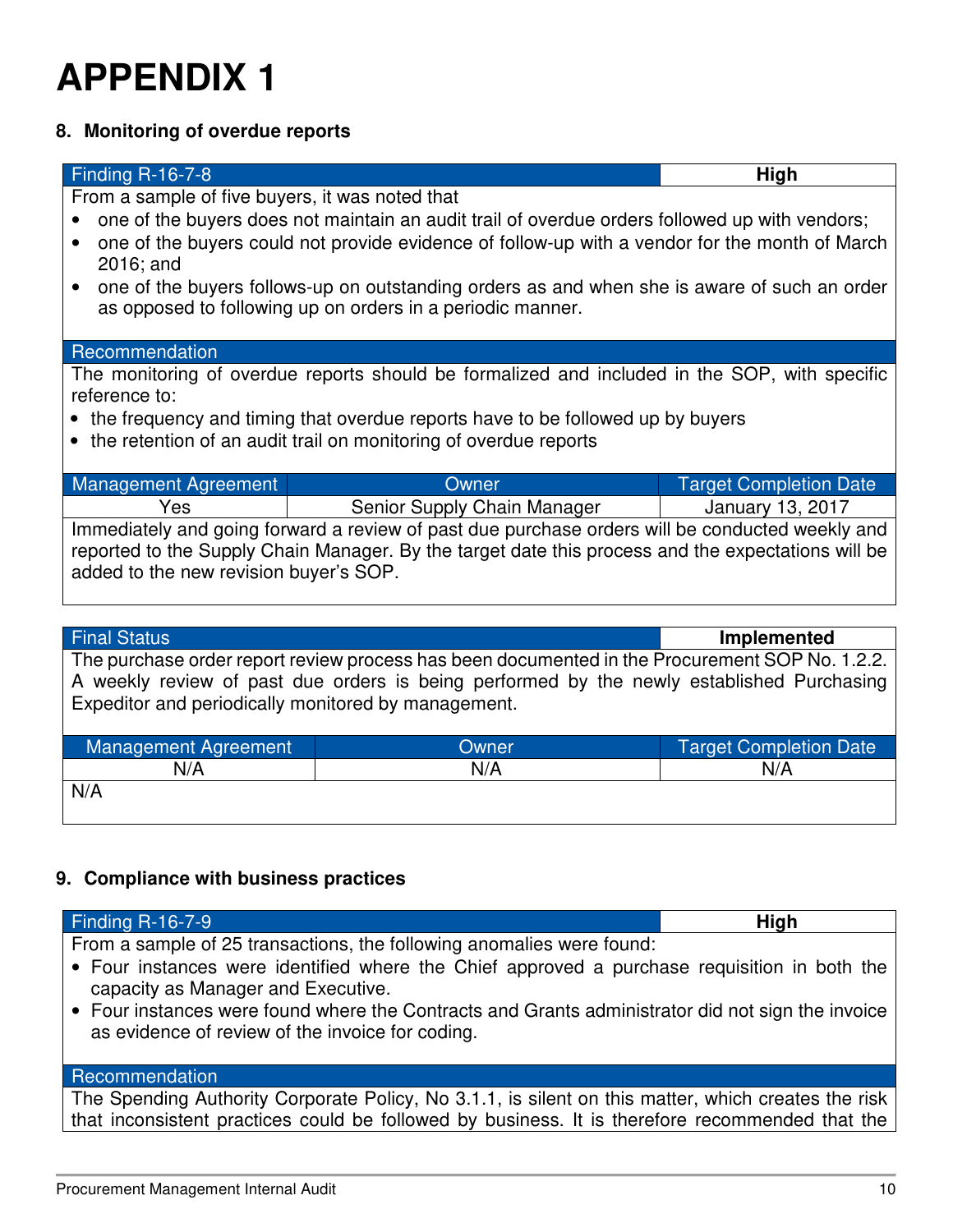Spending Authority Corporate Policy is amended to clarify whether an individual can approve expenditure in more than one capacity.

| Management Agreement          | Owner                                                                                                                                                                                                                                                                                                 | <b>Target Completion Date</b> |
|-------------------------------|-------------------------------------------------------------------------------------------------------------------------------------------------------------------------------------------------------------------------------------------------------------------------------------------------------|-------------------------------|
| Yes                           | Senior Supply Chain Manager                                                                                                                                                                                                                                                                           | January 13, 2017              |
| procurement new revision SOP. | By the target completion date we will review the intent of the spending authority policy with Legal<br>Counsel and Corporate Staff. The policy regarding "acting manager" and cross-department<br>requisition approvals will be decided by the Corporate Staff and updated in both the policy and the |                               |

Final Status **Implemented**

UTA Policy 3.1.1 "Spending Authority" documents the limitation that where more than one approval is required by policy for a requisition, disbursement, or other expenditure an employee may not approve in more than one capacity. UTA Policy 3.1.6 "Contracting Authority" also documents the requirement that all contracts must be signed by at least two duly authorized employees and no employee may sign in more than one capacity.

| Management Agreement | Owner | <b>Target Completion Date</b> |
|----------------------|-------|-------------------------------|
| N/A                  | N/A   | N/A                           |
| N/A                  |       |                               |

## **10. Contract ownership, tracking, and reporting**

| Finding R-16-7-10                                                                                                                                    |                                                                                                                                                                                               | High                          |  |
|------------------------------------------------------------------------------------------------------------------------------------------------------|-----------------------------------------------------------------------------------------------------------------------------------------------------------------------------------------------|-------------------------------|--|
| Contract ownership is not documented in the SOP and it is not clear who owns the contracts.                                                          |                                                                                                                                                                                               |                               |  |
| $\bullet$                                                                                                                                            | Contracts are tracked by contract administrators individually rather than in a central repository.<br>Contract Administrator duties are not formally reassigned in the system when a Contract |                               |  |
| Administrator leaves the employment of UTA.                                                                                                          |                                                                                                                                                                                               |                               |  |
|                                                                                                                                                      | No policy exists for how signed contracts are to be secured.                                                                                                                                  |                               |  |
| Recommendation                                                                                                                                       |                                                                                                                                                                                               |                               |  |
|                                                                                                                                                      | Management should consider creating a policy for procurement matters that apply to all of UTA                                                                                                 |                               |  |
|                                                                                                                                                      | and update the SOP for current and new procurement procedures.                                                                                                                                |                               |  |
| The policy should document the roles and responsibilities for contract management, including<br>the ownership of contracts.                          |                                                                                                                                                                                               |                               |  |
| Management should establish a tracking system for contracts that includes the required<br>$\bullet$<br>information to be reported for each contract. |                                                                                                                                                                                               |                               |  |
| Reassignment of contracts to Contract Administrator should be formally documented in the                                                             |                                                                                                                                                                                               |                               |  |
| system.                                                                                                                                              |                                                                                                                                                                                               |                               |  |
| The SOP should document the retention, storage, and security procedures for signed contracts.                                                        |                                                                                                                                                                                               |                               |  |
|                                                                                                                                                      | Owner                                                                                                                                                                                         |                               |  |
| <b>Management Agreement</b>                                                                                                                          |                                                                                                                                                                                               | <b>Target Completion Date</b> |  |
| Yes                                                                                                                                                  | <b>Mgr Procurement Grants-Contract</b>                                                                                                                                                        | <b>January 13, 2017</b>       |  |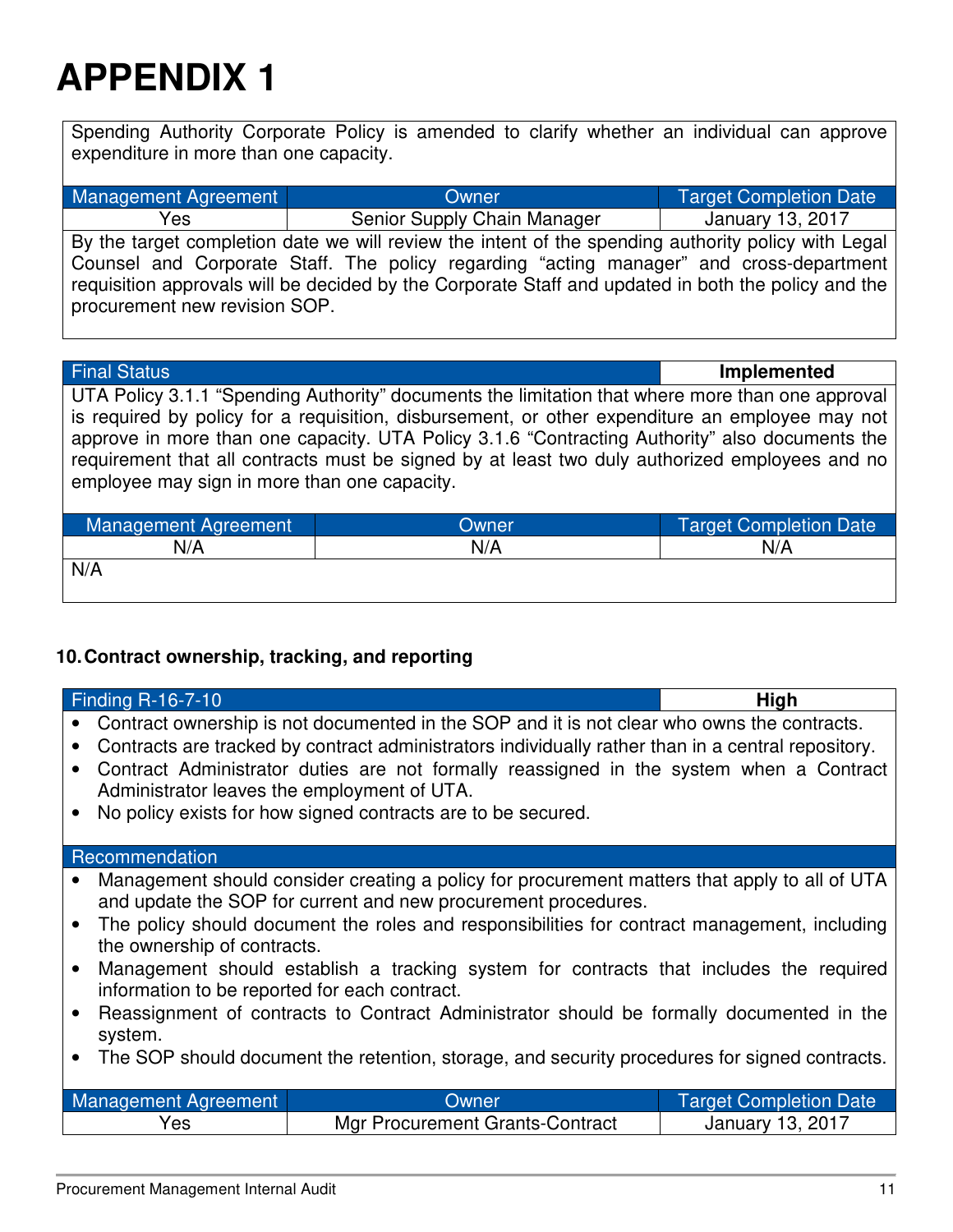A meeting will be conducted with Procurement, Accounting, Legal, and others to define/clarify the contract management process going forward. If necessary, a revision to the Contracting Authority policy 3.1.6 will be completed subsequent to the meeting. Reassignment of Procurement contracts will be completed by 12/15/16. Grants & Contracts Administrators own and manage the process for procurement contracts and the central repository for Procurement contracts will continue to be SIRE. This process excludes Real Estate, Van Pool, and Legal contracts. Contract ownership and process will be clarified/added to the new revision SOP by the target date.

### Final Status **Medium**

Corporate SOP 1.2.2 "Procurement SOP" notes that contract administration is defined as a shared responsibility between the procurement representative and the Project Manager, with the procurement representative primarily responsible for the initial procurement and for contract documentation and the Project Manager responsible for ongoing management, budget control, and direction of the Contractor. The SOP also includes the requirement for contract administration responsibilities to be reassigned when Procurement personnel currently assigned are reassigned or separated. However, the SOP does not include the retention, storage, and security procedures for signed contracts.

Although Contract Buyers do track and report expiring contracts assigned to them, the Grants and Contracts Administrators are still in the process of establishing a tracking procedure. However, new contracts software is expected to be in place next year that will include tracking features for identification of expiring contracts. Management should consider incorporating the processes, once established, in the SOP.

Management Agreement **National Completion Completion Completion Date** Yes Senior Supply Chain Manager | April 15, 2018 Records Retention is currently working to implement a new retention software. Once the new software is implemented and the processes in place Procurement will update the SOP with the process to retain, store and sign-out contracts.

## **11. Documenting of contract procedures**

Finding R-16-7-11 **Medium**

- Contract procedures are not documented.
- There is no documented process for Legal department's review of contracts to describe what the review consists of.
- SOP does not reflect requirement for sole source procurements over \$50,000 to be advertised for seven days.

### **Recommendation**

- Management should document the procedures for contract creation in the SOP.
- Management should work with the Legal department to document the extent of the Legal department's review of procurement contracts.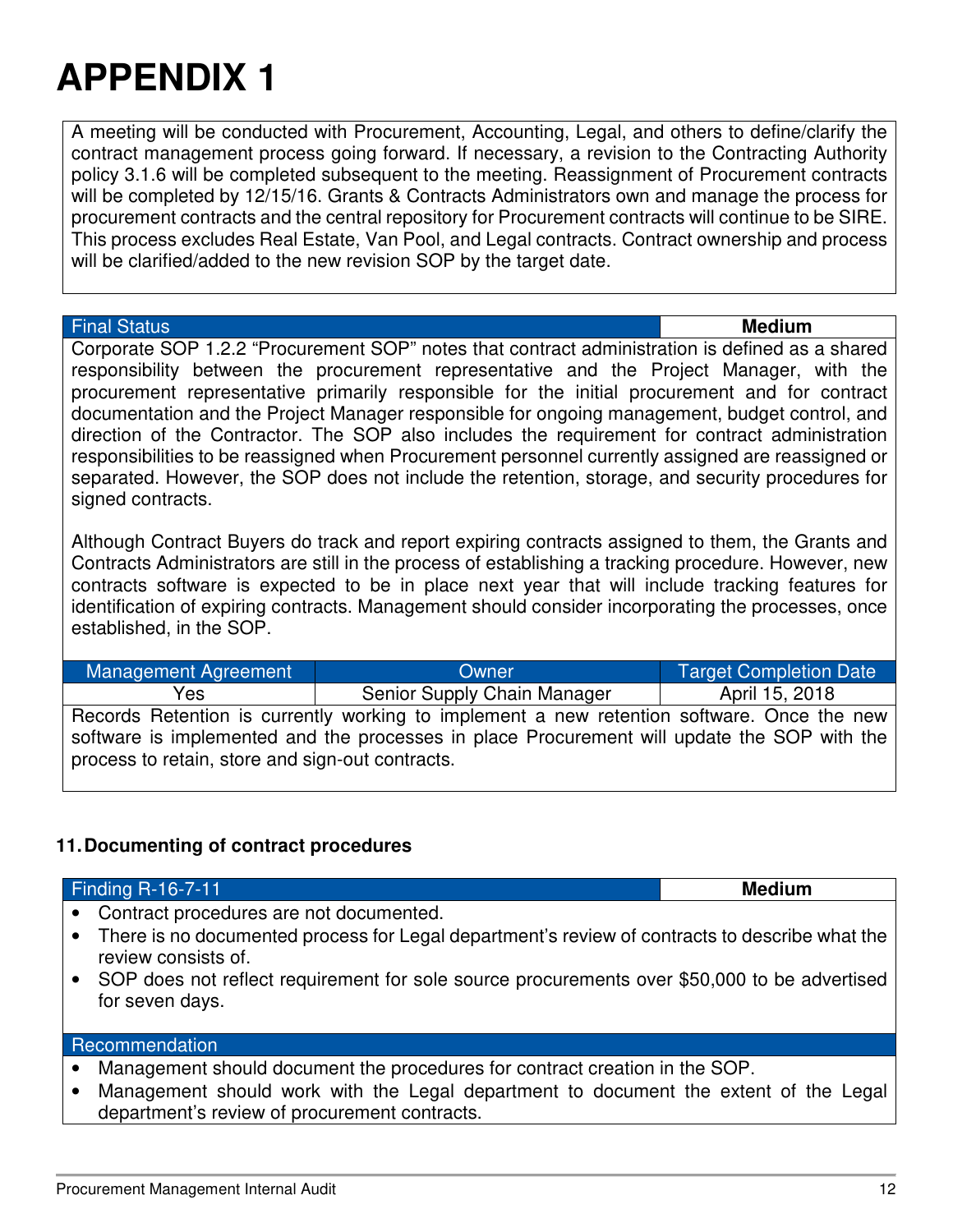• Management should update the SOP for the newly established state requirement for sole source procurements over \$50,000 to be advertised publicly for seven days.

| Management Agreement                                                                                | Owner                                                                                            | <b>Target Completion Date</b> |
|-----------------------------------------------------------------------------------------------------|--------------------------------------------------------------------------------------------------|-------------------------------|
| Yes                                                                                                 | Mgr Procurement Grants-Contract                                                                  | January 13, 2017              |
|                                                                                                     | A meeting will be held with Legal to define the legal review requirements of contracts. Contract |                               |
| review requirements will then be incorporated into the new SOP which Procurement is currently in    |                                                                                                  |                               |
| the process of revising. Contract creation procedures will be reorganized in the new SOP to be more |                                                                                                  |                               |
| fluent. Document templates that have been created by Legal will also be identified in the new SOP.  |                                                                                                  |                               |
| Language has already been included in the new SOP covering the \$50K advertising requirement.       |                                                                                                  |                               |
|                                                                                                     | The new revision SOP will be released by the target completion date.                             |                               |

Final Status **Implemented** Section 13 "Contracts" was added to SOP 1.2.2 Procurement, which reorganizes contract creation procedures formerly found throughout the SOP, into one section. The new "Contracts" section also includes the extent of Legal Department's review and approval "as to form" which consists of verifying that the terms and conditions of the contract are commercially reasonable and suitable for the Goods or Services procured.

Additionally, the SOP documents the advertising requirement for all formal procurements including any non-competitive procurement exceeding \$50,000 for at least seven days prior to the deadline.

| <b>Management Agreement</b> | Owner | Target Completion Date |
|-----------------------------|-------|------------------------|
| N/A                         | N/A   | N/A                    |
| N/A                         |       |                        |

## **12. Review of solicitation document**

| <b>Finding R-16-7-12</b>                                                                                                                                                                                                                                                                                               |                                                                                                                                                                                  | <b>Medium</b>                 |
|------------------------------------------------------------------------------------------------------------------------------------------------------------------------------------------------------------------------------------------------------------------------------------------------------------------------|----------------------------------------------------------------------------------------------------------------------------------------------------------------------------------|-------------------------------|
|                                                                                                                                                                                                                                                                                                                        | The solicitation document is not reviewed prior to publication                                                                                                                   |                               |
| should have identified.                                                                                                                                                                                                                                                                                                | The Procurement History Checklist for procurement 16-1703AB did not document the<br>procurement number or otherwise indicate which procurement it was related to, which a review |                               |
| Recommendation                                                                                                                                                                                                                                                                                                         |                                                                                                                                                                                  |                               |
| Management should establish an independent review process for the Solicitation document prior to<br>publishing.                                                                                                                                                                                                        |                                                                                                                                                                                  |                               |
| Management Agreement                                                                                                                                                                                                                                                                                                   | Owner                                                                                                                                                                            | <b>Target Completion Date</b> |
| Yes                                                                                                                                                                                                                                                                                                                    | Mgr Procurement Grants-Contract                                                                                                                                                  | April 10, 2017                |
| Using the provided contract templates provided by Legal eliminates many potential issues, and is<br>approved by Legal as to form. By the target date we will have a review signature of the critical<br>solicitation items that are listed on the cover sheet by a fellow contract administrator or contract<br>buyer. |                                                                                                                                                                                  |                               |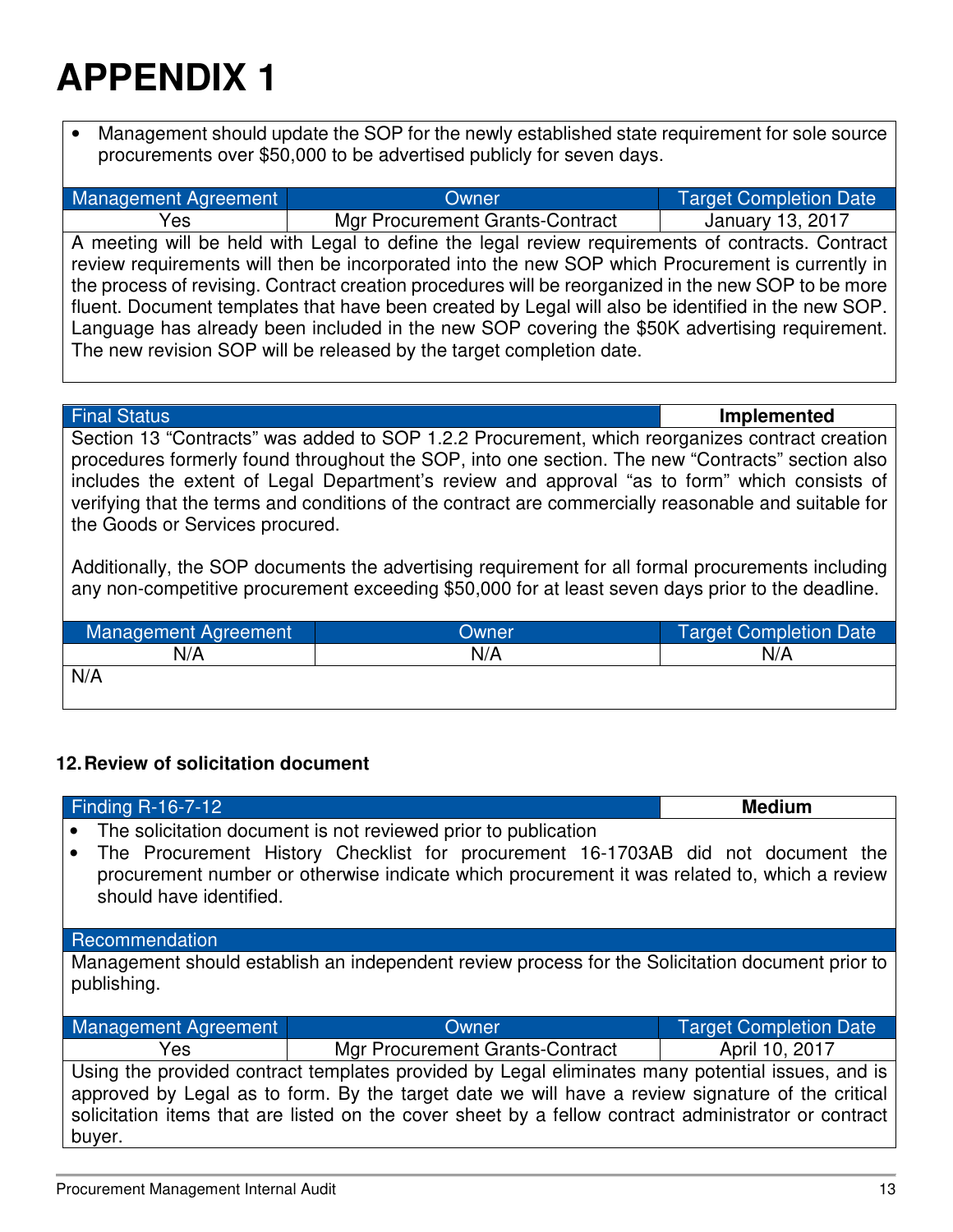| <b>Final Status</b>             |                                                                                                                                                                                                        | Implemented                   |
|---------------------------------|--------------------------------------------------------------------------------------------------------------------------------------------------------------------------------------------------------|-------------------------------|
| or Contract Buyer was retained. | The requirement for review of critical solicitation items was added to the Procurement History<br>Checklist and for the two formal procurements tested, evidence of review by a Contract Administrator |                               |
| Management Agreement            | Owner                                                                                                                                                                                                  | <b>Target Completion Date</b> |
| N/A                             | N/A                                                                                                                                                                                                    | N/A                           |
| N/A                             |                                                                                                                                                                                                        |                               |

## **13. Vendor performance tracking**

| <b>Finding R-16-7-13</b><br><b>Medium</b>                                                                                                                                                                                                                                                                                                                                                                                        |                                                                                                     |                               |
|----------------------------------------------------------------------------------------------------------------------------------------------------------------------------------------------------------------------------------------------------------------------------------------------------------------------------------------------------------------------------------------------------------------------------------|-----------------------------------------------------------------------------------------------------|-------------------------------|
| A central list of performance issues by vendors is not maintained to ensure the timely termination of<br>contracts or for consideration in evaluating future bids.                                                                                                                                                                                                                                                               |                                                                                                     |                               |
| Recommendation                                                                                                                                                                                                                                                                                                                                                                                                                   |                                                                                                     |                               |
| vendor issues.                                                                                                                                                                                                                                                                                                                                                                                                                   | Management should establish a vendor issue tracking system for the recording and reporting of       |                               |
|                                                                                                                                                                                                                                                                                                                                                                                                                                  | Management should incorporate the vendor issue tracking list into the bid evaluation process.       |                               |
| Management Agreement                                                                                                                                                                                                                                                                                                                                                                                                             | Owner                                                                                               | <b>Target Completion Date</b> |
| Yes                                                                                                                                                                                                                                                                                                                                                                                                                              | Mgr Procurement Grants-Contract                                                                     | April 10, 2017                |
| Supply Chain is in the process of establishing inventory vendor KPIs (Key Performance Indicators)<br>to track inventory vendor performance. To start with, by the target completion date Supply Chain will<br>begin tracking supplier delivery performance of inventory suppliers. We will continue to expand<br>supplier performance tracking into other metrics as necessary system and process enhancements<br>are completed. |                                                                                                     |                               |
|                                                                                                                                                                                                                                                                                                                                                                                                                                  |                                                                                                     |                               |
| <b>Final Status</b>                                                                                                                                                                                                                                                                                                                                                                                                              |                                                                                                     | <b>Implemented</b>            |
|                                                                                                                                                                                                                                                                                                                                                                                                                                  | A report has been created which tracks past due lines by vendor and is shared with the Supply Chain |                               |

Department. Procurement SOP 1.2.5 documents buyers' responsibilities to monitor and follow up on overdue orders until final delivery or performance is complete as well as to work with suppliers to address performance issues. Additionally, the SOP also requires Buyers and Purchasing Expeditors to keep Supply Chain updated regarding the status of overdue orders.

| Management Agreement | <b>Owner</b> | <b>Target Completion Date</b> |
|----------------------|--------------|-------------------------------|
| N/A                  | N/A          | N/A                           |
| N/A                  |              |                               |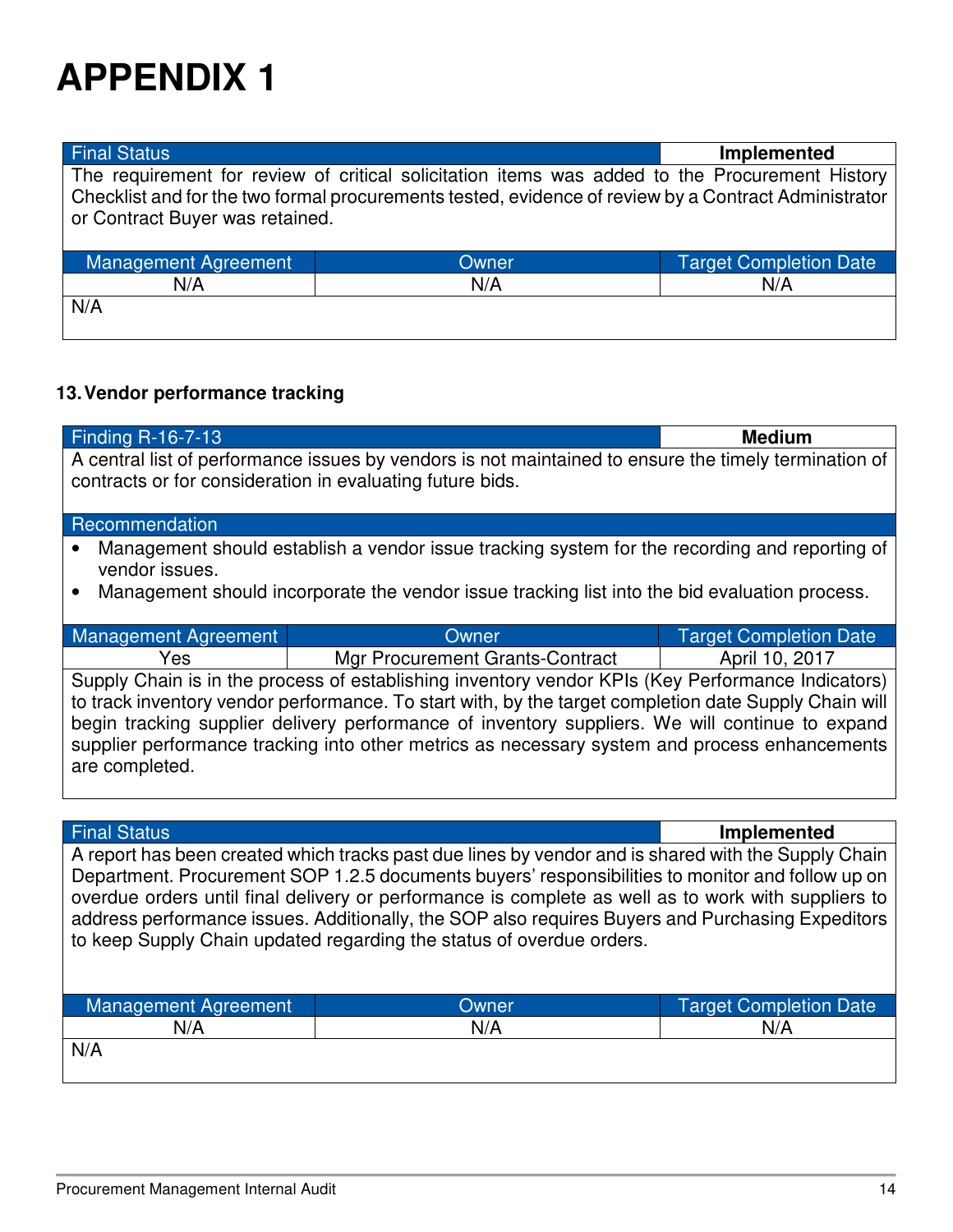## **14. Bid tracking**

| <b>Finding R-16-7-14</b>                                                                                                                                                             |                                                                                                   | <b>Medium</b>                 |
|--------------------------------------------------------------------------------------------------------------------------------------------------------------------------------------|---------------------------------------------------------------------------------------------------|-------------------------------|
| Reception receives bids but does not create an independent tracking list of the bids received to<br>confirm that all bids received were considered in the adjudication process.      |                                                                                                   |                               |
| Recommendation                                                                                                                                                                       |                                                                                                   |                               |
| delivered to the front desk.                                                                                                                                                         | Management should establish a process for reception to independently record a listing of the bids |                               |
| <b>Management Agreement</b>                                                                                                                                                          | Owner                                                                                             | <b>Target Completion Date</b> |
| Yes                                                                                                                                                                                  | Mgr Procurement Grants-Contract                                                                   | October 13, 2016              |
| By the target completion date Procurement will implement a process with Reception to begin<br>recording procurement bids and/or proposal deliveries received at the FLHQ front desk. |                                                                                                   |                               |
|                                                                                                                                                                                      |                                                                                                   |                               |
| <b>Final Status</b>                                                                                                                                                                  |                                                                                                   | Implemented                   |

For the one procurement identified with hard copy proposal/bid submission a Bid Tracking Form was maintained by the Receptionist at the front desk and the form was included in the Procurement file.

| Management Agreement | Owner | Target Completion Date |
|----------------------|-------|------------------------|
| N/A                  | N/A   | N/A                    |
| N/A                  |       |                        |

## **15. Audit trail for procurement transactions**

| <b>Finding R-16-7-15</b>                                                                           |                                                                                                         | <b>Medium</b>                 |  |
|----------------------------------------------------------------------------------------------------|---------------------------------------------------------------------------------------------------------|-------------------------------|--|
|                                                                                                    | A practice is followed to group PRs for the same vendor into one PO to make the process more            |                               |  |
| is weak.                                                                                           | streamlined. While this is an acceptable practice, the audit trail linking the multiple PRs with the PO |                               |  |
|                                                                                                    |                                                                                                         |                               |  |
| Recommendation                                                                                     |                                                                                                         |                               |  |
| Management should explore the possibility of ERP linking the PRs with the related PO or            |                                                                                                         |                               |  |
| alternatively, the buyers should add to the PO all the PRs that relates to the order.              |                                                                                                         |                               |  |
|                                                                                                    |                                                                                                         |                               |  |
| <b>Management Agreement</b>                                                                        | Owner                                                                                                   | <b>Target Completion Date</b> |  |
| <b>Yes</b>                                                                                         | Senior Supply Chain Manager                                                                             | <b>January 13,2017</b>        |  |
| Going forward buyers will note all related PRs on a PO in the PO Notes field. This process will be |                                                                                                         |                               |  |
| added to the new revision buyer's SOP by the target date.                                          |                                                                                                         |                               |  |
|                                                                                                    |                                                                                                         |                               |  |
|                                                                                                    |                                                                                                         |                               |  |

## Final Status **Low**

A review was put in place and performed monthly to identify and correct POs not linked to requisitions but the process was not added to the SOP.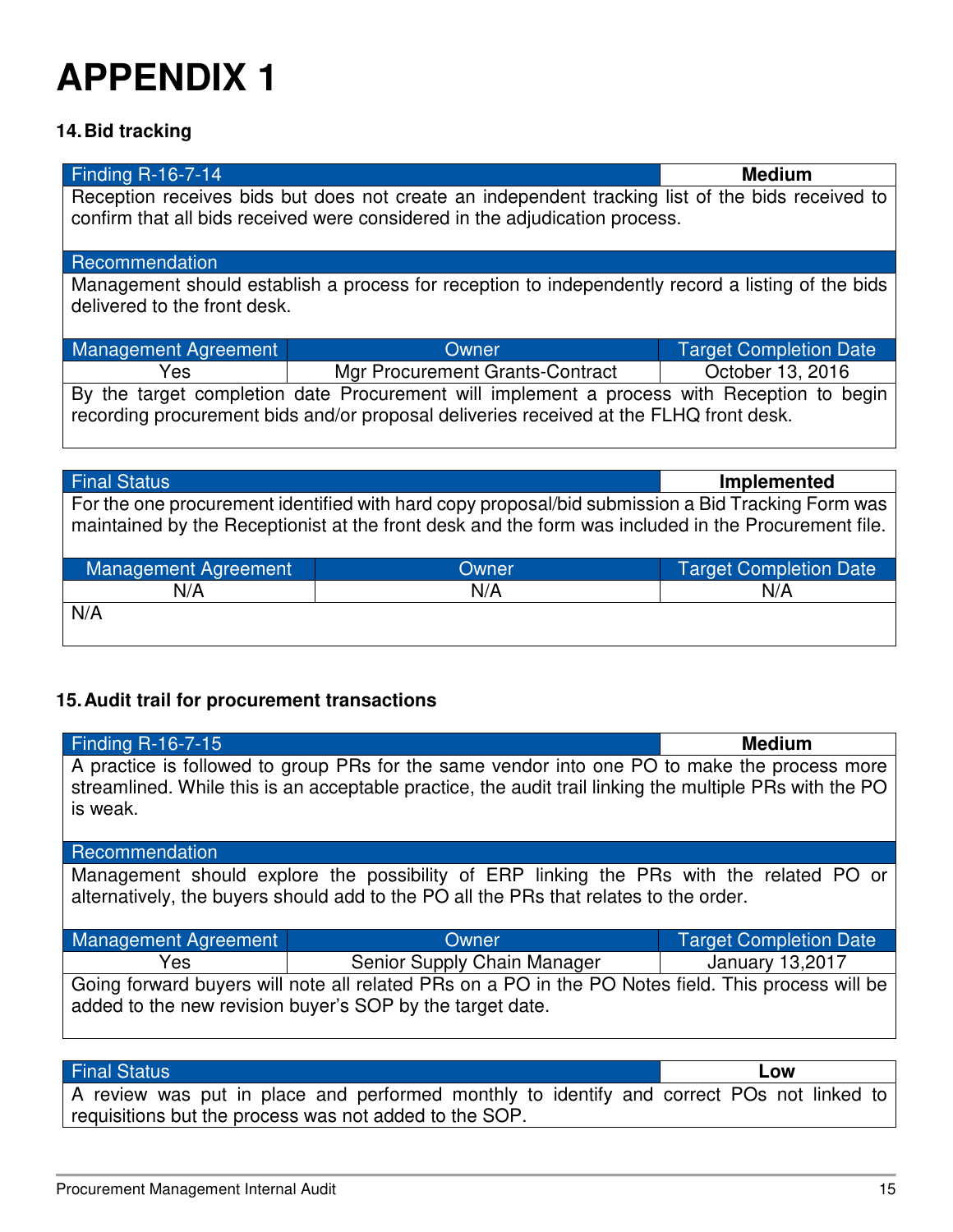| <b>Management Agreement</b>  | Owner                                                                                           | <b>Target Completion Date</b> |
|------------------------------|-------------------------------------------------------------------------------------------------|-------------------------------|
| Yes                          | Senior Supply Chain Manager                                                                     | April 15, 2018                |
| consolidating PRs to one PO. | By the target date Procurement and Legal Counsel will update the SOP to include instruction for |                               |

## **16. Formalization of processes**

| <b>Finding R-16-7-16</b>                                                                          |                             | <b>Medium</b>                 |
|---------------------------------------------------------------------------------------------------|-----------------------------|-------------------------------|
| The following two processes have been identified that are not designed formally                   |                             |                               |
| Emergency orders for non-inventory                                                                |                             |                               |
| Pre-payments                                                                                      |                             |                               |
|                                                                                                   |                             |                               |
| Recommendation                                                                                    |                             |                               |
| Management should design a process to track these type of transactions to improve monitoring.     |                             |                               |
| The designed process should then be included in the SOP.                                          |                             |                               |
|                                                                                                   |                             |                               |
| <b>Management Agreement</b>                                                                       | Owner                       | <b>Target Completion Date</b> |
| Yes                                                                                               | Senior Supply Chain Manager | January 13, 2017              |
| By the target completion date we will meet with all groups involved to determine a best practice. |                             |                               |
| Once identified this will be incorporated in the new revision SOP.                                |                             |                               |
|                                                                                                   |                             |                               |
|                                                                                                   |                             |                               |

Final Status **Medium**

IA inspected Corporate SOP No. 1.2.2, "Procurement SOP" and noted in section 3.1 a provision requiring a properly approved purchase requisition be received prior to commencing a purchase, unless there is a compelling, urgent or emergency need. Section 13.5 requires that any prepayments be authorized by the Procurement Manager. Additionally, the SOP noted that a sole source procurement may be utilized in case of emergency.

Other than the reference to requisitions and sole source procurements, there were no emergency order procedures noted or additional information regarding the management of pre-payments to vendors.

Management should consider including in the SOP procedures to guide users in appropriate procurement procedures in an emergency, defining what constitutes an emergency, as well as identifying appropriate authority for invoking those procedures.

| Management Agreement | Owner                                                                                                                                                                                                    | <b>Target Completion Date</b> |
|----------------------|----------------------------------------------------------------------------------------------------------------------------------------------------------------------------------------------------------|-------------------------------|
| Yes                  | Senior Supply Chain Manager                                                                                                                                                                              | April 15, 2018                |
| revision SOP.        | By the target completion date we will meet with all groups involved, review the state definition of an<br>emergency, and determine a best practice. Once identified this will be incorporated in the new |                               |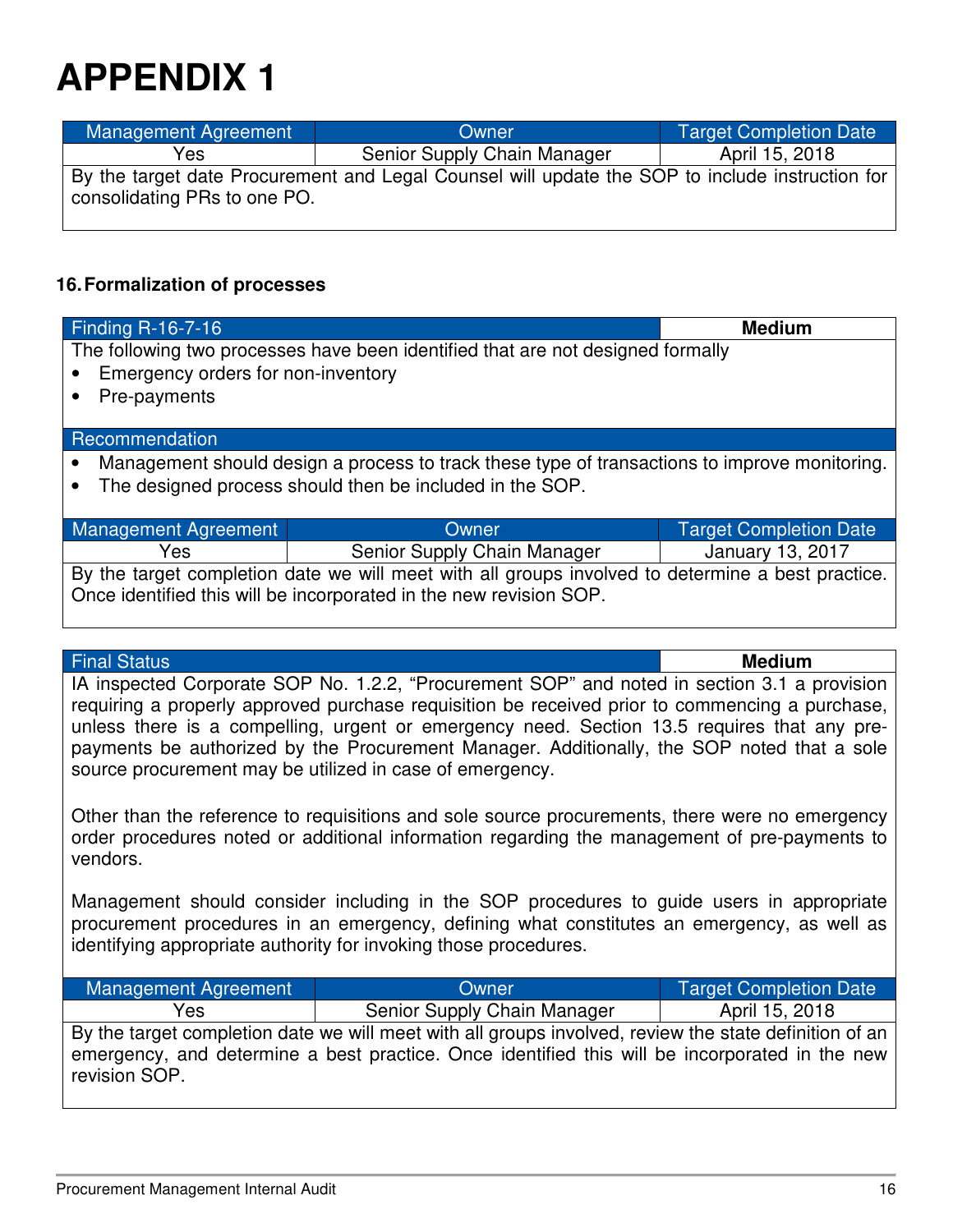## **17. Business practices defined in SOP**

| <b>Finding R-16-7-17</b>                                                                                                                                                                                                                                                                                                                                                                                                                                                                                                                                                                                |                                                                                                   | <b>Medium</b>                 |
|---------------------------------------------------------------------------------------------------------------------------------------------------------------------------------------------------------------------------------------------------------------------------------------------------------------------------------------------------------------------------------------------------------------------------------------------------------------------------------------------------------------------------------------------------------------------------------------------------------|---------------------------------------------------------------------------------------------------|-------------------------------|
| The Procurement SOP (No. 1.2.2) prescribes, as part of the Responsibilities for Small<br>Procurements and Micro Procurements that signatures should be obtained on purchase orders<br>according to the delegation of authority. However, the business process does not include the<br>approval of purchase orders as part of the procurement process.<br>In the event that a contract is in place with a vendor, the Project Manager is the only employee<br>that has to sign the invoice as evidence that the service was delivered. This process has not<br>been incorporated in the Procurement SOP. |                                                                                                   |                               |
| Recommendation                                                                                                                                                                                                                                                                                                                                                                                                                                                                                                                                                                                          |                                                                                                   |                               |
|                                                                                                                                                                                                                                                                                                                                                                                                                                                                                                                                                                                                         | By the target completion date the new revision SOP will be modified to include and clarify these  |                               |
| issues.                                                                                                                                                                                                                                                                                                                                                                                                                                                                                                                                                                                                 |                                                                                                   |                               |
|                                                                                                                                                                                                                                                                                                                                                                                                                                                                                                                                                                                                         |                                                                                                   |                               |
| <b>Management Agreement</b>                                                                                                                                                                                                                                                                                                                                                                                                                                                                                                                                                                             | Owner                                                                                             | <b>Target Completion Date</b> |
| Yes                                                                                                                                                                                                                                                                                                                                                                                                                                                                                                                                                                                                     | Senior Supply Chain Manager                                                                       | January 13, 2017              |
| these issues.                                                                                                                                                                                                                                                                                                                                                                                                                                                                                                                                                                                           | By the target completion date the new revision of the SOP will be modified to include and clarify |                               |

### Final Status **Low**

IA reviewed Procurement SOP, No. 1.2.2, and noted that it had been updated to remove provisions requiring signatures on purchase orders for small or micro purchase orders.

In addition, section 14.3, "Contract invoices shall be reviewed and approved by both the Project Manager (or designated end user of the applicable Good or Service) and the Procurement Representative prior to submission for payment. The Project Manager… shall be responsible for verifying receipt and acceptance of the applicable Goods or Services. The Procurement Representative shall also be responsible for ensuring the correct accounting coding is specified on the invoice."

As noted above in this finding, in the event that a contract is in place with a vendor, the Project Manager is the only employee that has to sign the invoice as evidence that the service was delivered. The SOP also states that the Procurement representative is responsible for ensuring the correct accounting code is specified. However, we noted that not all invoices covered under a contract were reviewed by Procurement. The SOP language should be reviewed to determine if all invoicing procedures have been reviewed and included.

For 4 out of 9 Micro Procurements reviewed, price was not certified as fair and reasonable, per requirement of Procurement SOP 1.2.2 section 5.5.

| Management Agreement                             | Owner                                                                                    | <b>Target Completion Date</b> |  |
|--------------------------------------------------|------------------------------------------------------------------------------------------|-------------------------------|--|
| Yes                                              | Senior Supply Chain Manager                                                              | April 15, 2018                |  |
|                                                  | By the target date Procurement will update the SOP to include acceptable practices where |                               |  |
| Procurement would not review a contract invoice. |                                                                                          |                               |  |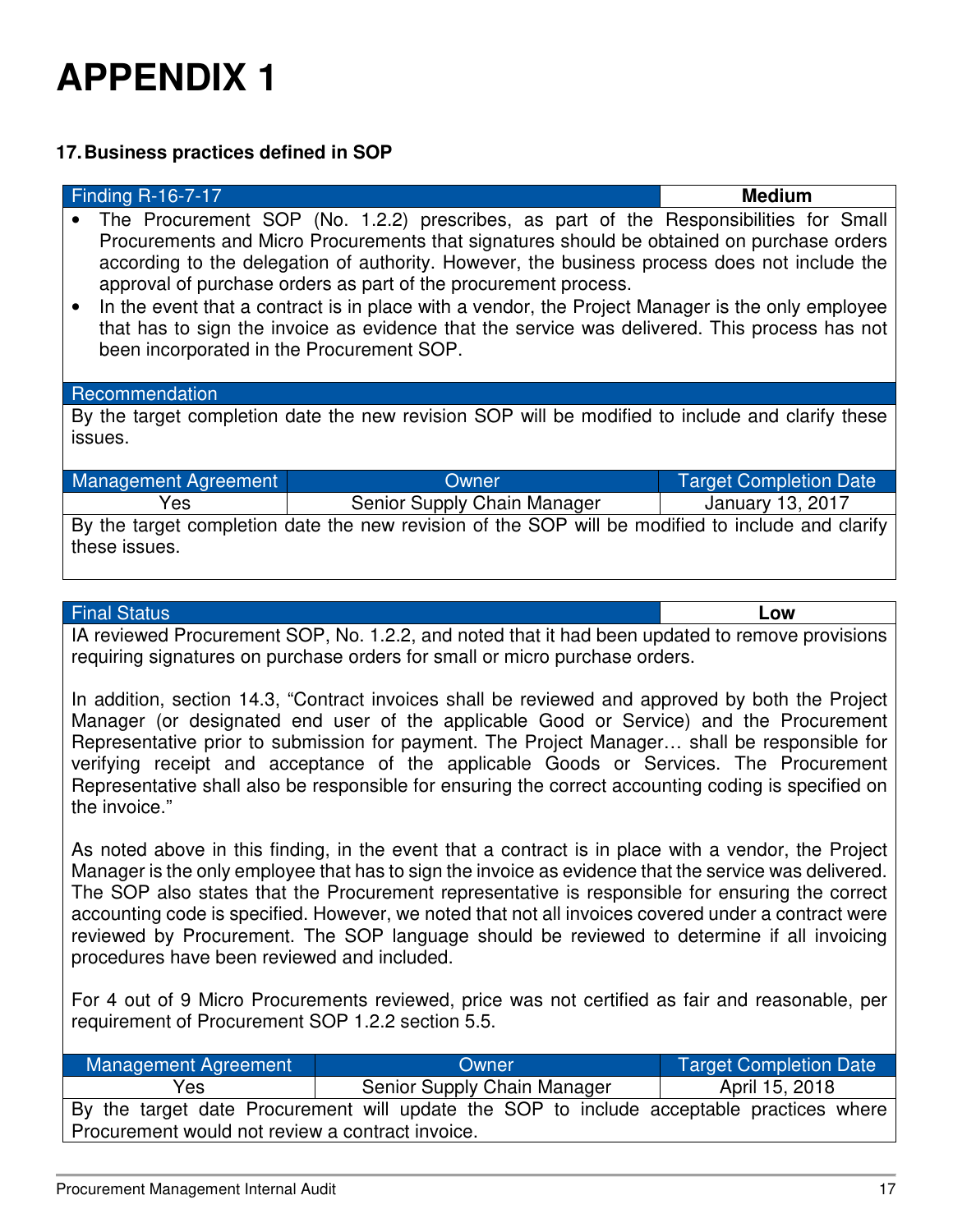The 4 Micro procurements were found to be a specific buyer training issue that has since been corrected.

## **18. Tolerance level**

| rolled/ created PO, which increases the transaction turnaround time.<br>Recommendation<br>It is recommended that a tolerance level is set and built into ERP to serve as a system control, which<br>would result in a more efficient process.<br><b>Management Agreement</b><br><b>Target Completion Date</b><br>Owner<br>Yes<br>Senior Supply Chain Manager<br>January 13, 2017<br>Going forward we will use the tolerance level of $\leq$ 5%, up to \$25,000. By the target date this will be<br>updated in the new revision SOP.<br><b>Medium</b><br><b>Final Status</b><br>A tolerance level had been documented in the SOP but testing revealed that:<br>For 2 of the 6 POs reviewed, no system approval existed for the related purchase requisitions.<br>$\bullet$<br>existing delegations of authority.<br>$\bullet$<br>requisition, which is not in line with the SOP.<br><b>Management Agreement</b><br><b>Target Completion Date</b><br>Owner<br>Senior Supply Chain Manager<br>April 15, 2018<br>Yes<br>IT has created a new nightly report for Purchasing Manager review which identifies requisitions that<br>did not generate any approvals. This issue was caused by a new business unit set up by accounting,<br>but where Procurement was not notified to create an approval routing for the new unit in the ERP<br>system. Any requisitions identified on the new report will be re-routed for approval once the correct<br>approval routing has been established.<br>By the target date Purchasing will add to the SOP clarification regarding approval of POs outside of<br>the requisition tolerances. This will establish that further approvals are required by the cost-center | <b>Finding R-16-7-18</b><br>Low                                                                                                                                                           |  |  |  |  |
|---------------------------------------------------------------------------------------------------------------------------------------------------------------------------------------------------------------------------------------------------------------------------------------------------------------------------------------------------------------------------------------------------------------------------------------------------------------------------------------------------------------------------------------------------------------------------------------------------------------------------------------------------------------------------------------------------------------------------------------------------------------------------------------------------------------------------------------------------------------------------------------------------------------------------------------------------------------------------------------------------------------------------------------------------------------------------------------------------------------------------------------------------------------------------------------------------------------------------------------------------------------------------------------------------------------------------------------------------------------------------------------------------------------------------------------------------------------------------------------------------------------------------------------------------------------------------------------------------------------------------------------------------------------------------------------------------------|-------------------------------------------------------------------------------------------------------------------------------------------------------------------------------------------|--|--|--|--|
|                                                                                                                                                                                                                                                                                                                                                                                                                                                                                                                                                                                                                                                                                                                                                                                                                                                                                                                                                                                                                                                                                                                                                                                                                                                                                                                                                                                                                                                                                                                                                                                                                                                                                                         | A tolerance level has not been set for the variance between the value of an approved PR and the                                                                                           |  |  |  |  |
|                                                                                                                                                                                                                                                                                                                                                                                                                                                                                                                                                                                                                                                                                                                                                                                                                                                                                                                                                                                                                                                                                                                                                                                                                                                                                                                                                                                                                                                                                                                                                                                                                                                                                                         |                                                                                                                                                                                           |  |  |  |  |
|                                                                                                                                                                                                                                                                                                                                                                                                                                                                                                                                                                                                                                                                                                                                                                                                                                                                                                                                                                                                                                                                                                                                                                                                                                                                                                                                                                                                                                                                                                                                                                                                                                                                                                         |                                                                                                                                                                                           |  |  |  |  |
|                                                                                                                                                                                                                                                                                                                                                                                                                                                                                                                                                                                                                                                                                                                                                                                                                                                                                                                                                                                                                                                                                                                                                                                                                                                                                                                                                                                                                                                                                                                                                                                                                                                                                                         |                                                                                                                                                                                           |  |  |  |  |
|                                                                                                                                                                                                                                                                                                                                                                                                                                                                                                                                                                                                                                                                                                                                                                                                                                                                                                                                                                                                                                                                                                                                                                                                                                                                                                                                                                                                                                                                                                                                                                                                                                                                                                         |                                                                                                                                                                                           |  |  |  |  |
|                                                                                                                                                                                                                                                                                                                                                                                                                                                                                                                                                                                                                                                                                                                                                                                                                                                                                                                                                                                                                                                                                                                                                                                                                                                                                                                                                                                                                                                                                                                                                                                                                                                                                                         |                                                                                                                                                                                           |  |  |  |  |
|                                                                                                                                                                                                                                                                                                                                                                                                                                                                                                                                                                                                                                                                                                                                                                                                                                                                                                                                                                                                                                                                                                                                                                                                                                                                                                                                                                                                                                                                                                                                                                                                                                                                                                         |                                                                                                                                                                                           |  |  |  |  |
|                                                                                                                                                                                                                                                                                                                                                                                                                                                                                                                                                                                                                                                                                                                                                                                                                                                                                                                                                                                                                                                                                                                                                                                                                                                                                                                                                                                                                                                                                                                                                                                                                                                                                                         | For the same 2 POs identified above, the approvals obtained were consequently not in line with<br>3 out of 6 POs were approved by a user other than the original approver of the purchase |  |  |  |  |
|                                                                                                                                                                                                                                                                                                                                                                                                                                                                                                                                                                                                                                                                                                                                                                                                                                                                                                                                                                                                                                                                                                                                                                                                                                                                                                                                                                                                                                                                                                                                                                                                                                                                                                         |                                                                                                                                                                                           |  |  |  |  |
|                                                                                                                                                                                                                                                                                                                                                                                                                                                                                                                                                                                                                                                                                                                                                                                                                                                                                                                                                                                                                                                                                                                                                                                                                                                                                                                                                                                                                                                                                                                                                                                                                                                                                                         |                                                                                                                                                                                           |  |  |  |  |
| budget manager.                                                                                                                                                                                                                                                                                                                                                                                                                                                                                                                                                                                                                                                                                                                                                                                                                                                                                                                                                                                                                                                                                                                                                                                                                                                                                                                                                                                                                                                                                                                                                                                                                                                                                         |                                                                                                                                                                                           |  |  |  |  |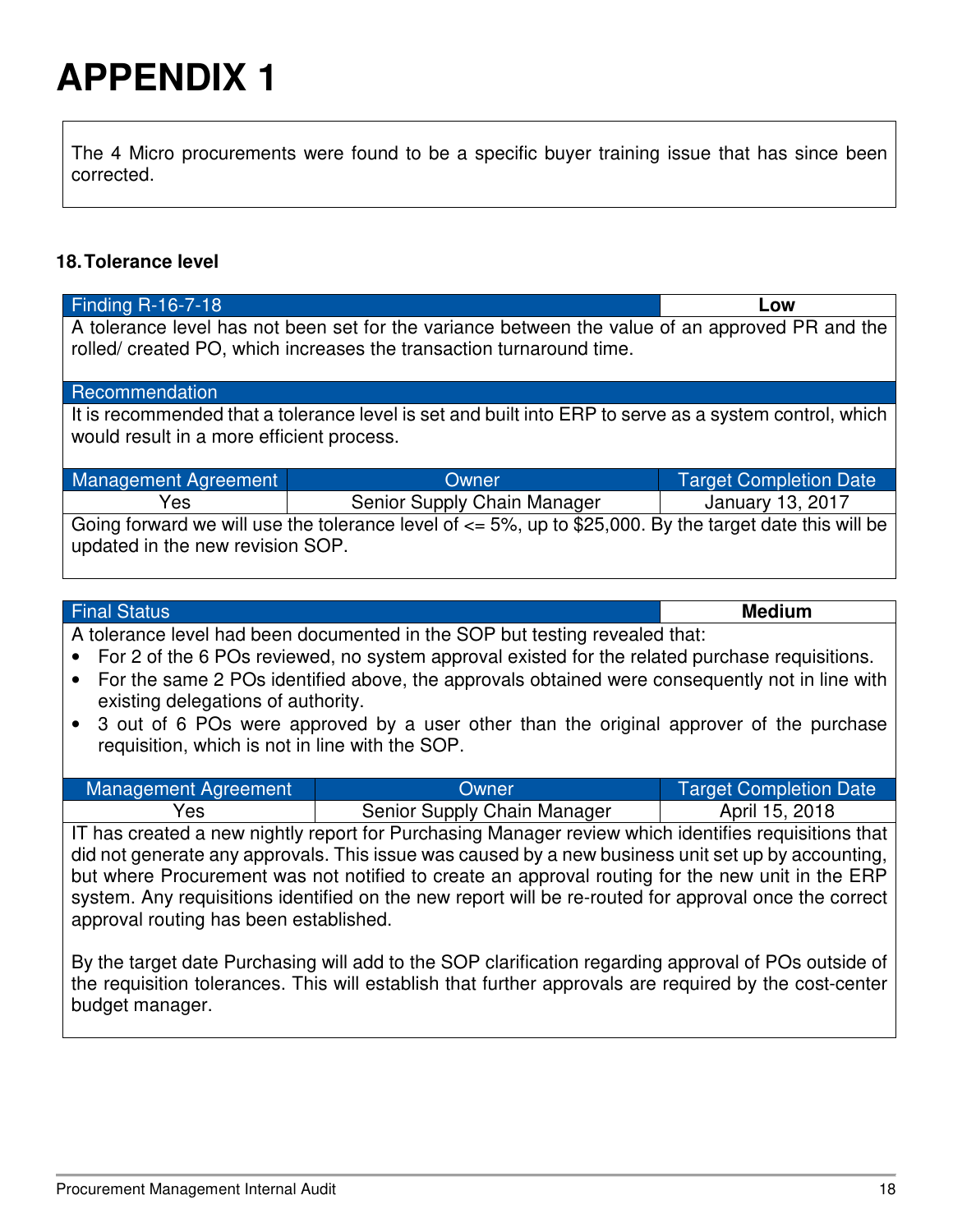## **19. Recurring expenditure review for Supply Chain value creation**

| <b>Finding R-16-7-19</b>                                                                                                                                                                                                                                                                                                                                                                                                   |                                                                                       | Low                           |  |
|----------------------------------------------------------------------------------------------------------------------------------------------------------------------------------------------------------------------------------------------------------------------------------------------------------------------------------------------------------------------------------------------------------------------------|---------------------------------------------------------------------------------------|-------------------------------|--|
| Inventory<br>$\bullet$                                                                                                                                                                                                                                                                                                                                                                                                     |                                                                                       |                               |  |
| Even though a recurring expenditure review was performed for bus, a similar review for light rail<br>and commuter rail has not yet been performed.<br>Non-inventory<br>$\bullet$<br>Monitoring of non-inventory expenditures are performed on an ad-hoc basis by the buyers but<br>not in a formal manner.                                                                                                                 |                                                                                       |                               |  |
| Recommendation                                                                                                                                                                                                                                                                                                                                                                                                             |                                                                                       |                               |  |
|                                                                                                                                                                                                                                                                                                                                                                                                                            | The review of recurring expenditure should be formalized and incorporated in the SOP. |                               |  |
|                                                                                                                                                                                                                                                                                                                                                                                                                            |                                                                                       |                               |  |
| Management Agreement                                                                                                                                                                                                                                                                                                                                                                                                       | Owner                                                                                 | <b>Target Completion Date</b> |  |
| Yes                                                                                                                                                                                                                                                                                                                                                                                                                        | Senior Supply Chain Manager                                                           | January 13, 2017              |  |
| Inventory – Plans were already in place to perform the same review and contract for light rail and<br>commuter rail parts, as was done for bus parts. Once the contracts are in place all parts will be<br>reviewed as part of an annual review. This process will be referenced in the new revision SOP.<br>The contract for light rail will be complete by the end of the year. Commuter rail is TBD at a later<br>date. |                                                                                       |                               |  |
| Non-Inventory – We will continue to look for methods to be able to perform a review of non-inventory<br>items/services. Currently the system does not have this capability.                                                                                                                                                                                                                                                |                                                                                       |                               |  |
| <b>Final Status</b>                                                                                                                                                                                                                                                                                                                                                                                                        |                                                                                       | Low                           |  |

A review of repetitive parts for bus, light rail, and commuter rail identified as potential contract items was performed. However, the process was not referenced in the SOP.

| Management Agreement                               | Owner                       | <b>Target Completion Date</b> |  |  |
|----------------------------------------------------|-----------------------------|-------------------------------|--|--|
| Yes                                                | Senior Supply Chain Manager | April 15, 2018                |  |  |
| By the target date Purchasing will add to the SOP. |                             |                               |  |  |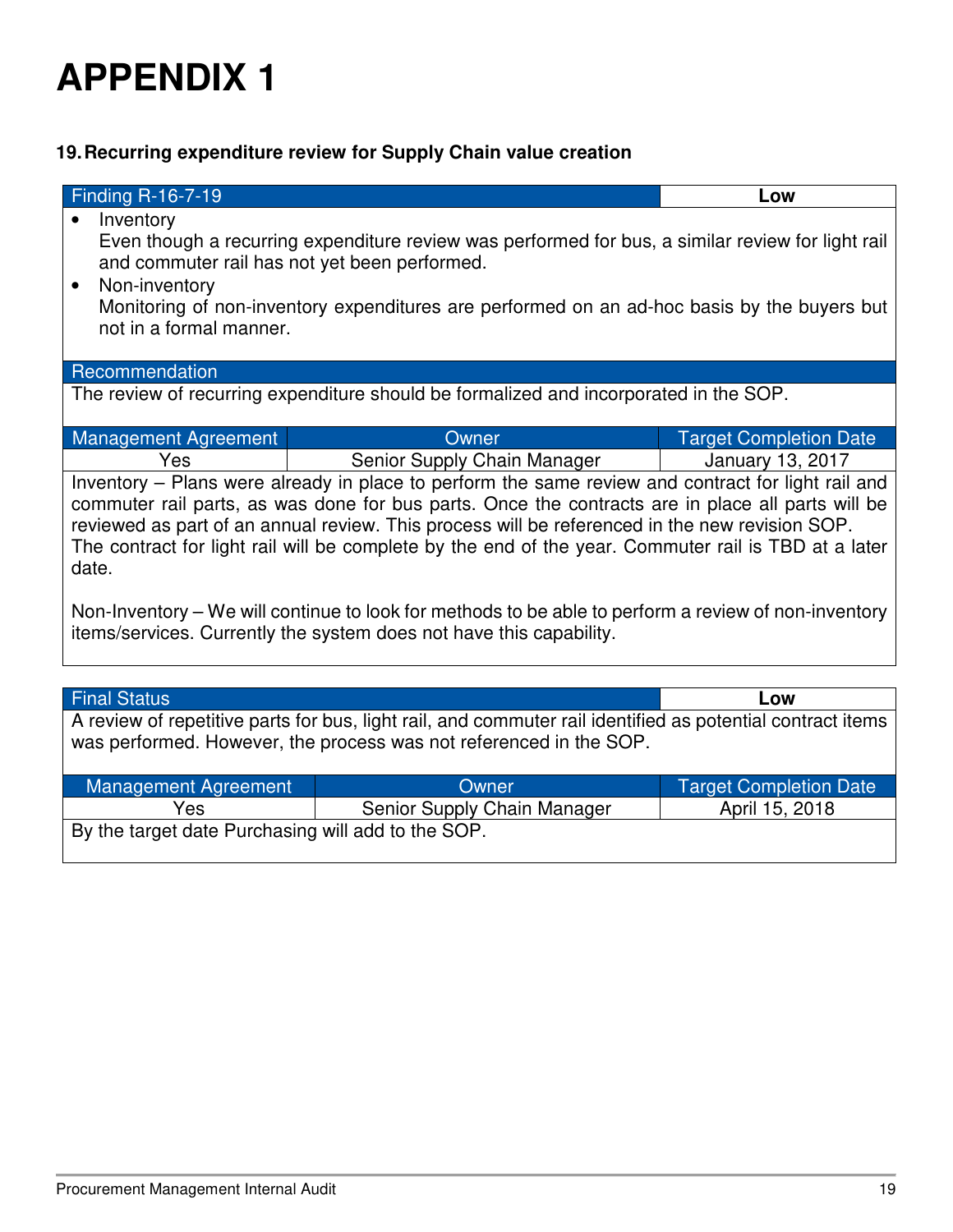# **\* REPORT RATING MATRICES**

## **OVERALL REPORT RATING**

The overall report ratings are defined as follows, applicable to the audit scope as defined

| <b>Descriptor</b>                 | <b>Guide</b>                                                                                                                                                    |
|-----------------------------------|-----------------------------------------------------------------------------------------------------------------------------------------------------------------|
| <b>Fully effective</b>            | Controls are as good as realistically possible, both well-designed and<br>operating as well as they can be.                                                     |
| <b>Substantially</b><br>effective | Controls are generally well designed and operating well but some<br>improvement is possible in their design or operation.                                       |
| <b>Partially effective</b>        | Controls are well designed but are not operating that well.<br><b>OR</b><br>While the operation is diligent, it is clear that better controls could be devised. |
| <b>Largely ineffective</b>        | There are significant gaps in the design or in the effective operation of<br>controls - more could be done.                                                     |
| <b>Totally ineffective</b>        | Virtually no credible controls relative to what could be done.                                                                                                  |

# **DETAILED FINDING PRIORITY RATING**

| <b>Descriptor</b> | Guide                                                                                                                                                                                                                                                                                                                     |
|-------------------|---------------------------------------------------------------------------------------------------------------------------------------------------------------------------------------------------------------------------------------------------------------------------------------------------------------------------|
| <b>High</b>       | Matters considered being fundamental to the maintenance of internal control<br>or good corporate governance. These matters should be subject to agreed<br>remedial action within three months.                                                                                                                            |
| <b>Medium</b>     | Matters considered being important to the maintenance of internal control or<br>good corporate governance. These matters should be subject to agreed<br>remedial action within six months.                                                                                                                                |
| Low               | Matters considered being of minor importance to the maintenance of internal<br>control or good corporate governance or that represents an opportunity for<br>improving the efficiency of existing processes. These matters should be<br>subject to agreed remedial action and further evaluation within twelve<br>months. |
| Implemented       | Adequate and effective management action taken to address the finding<br>noted in the audit report.                                                                                                                                                                                                                       |